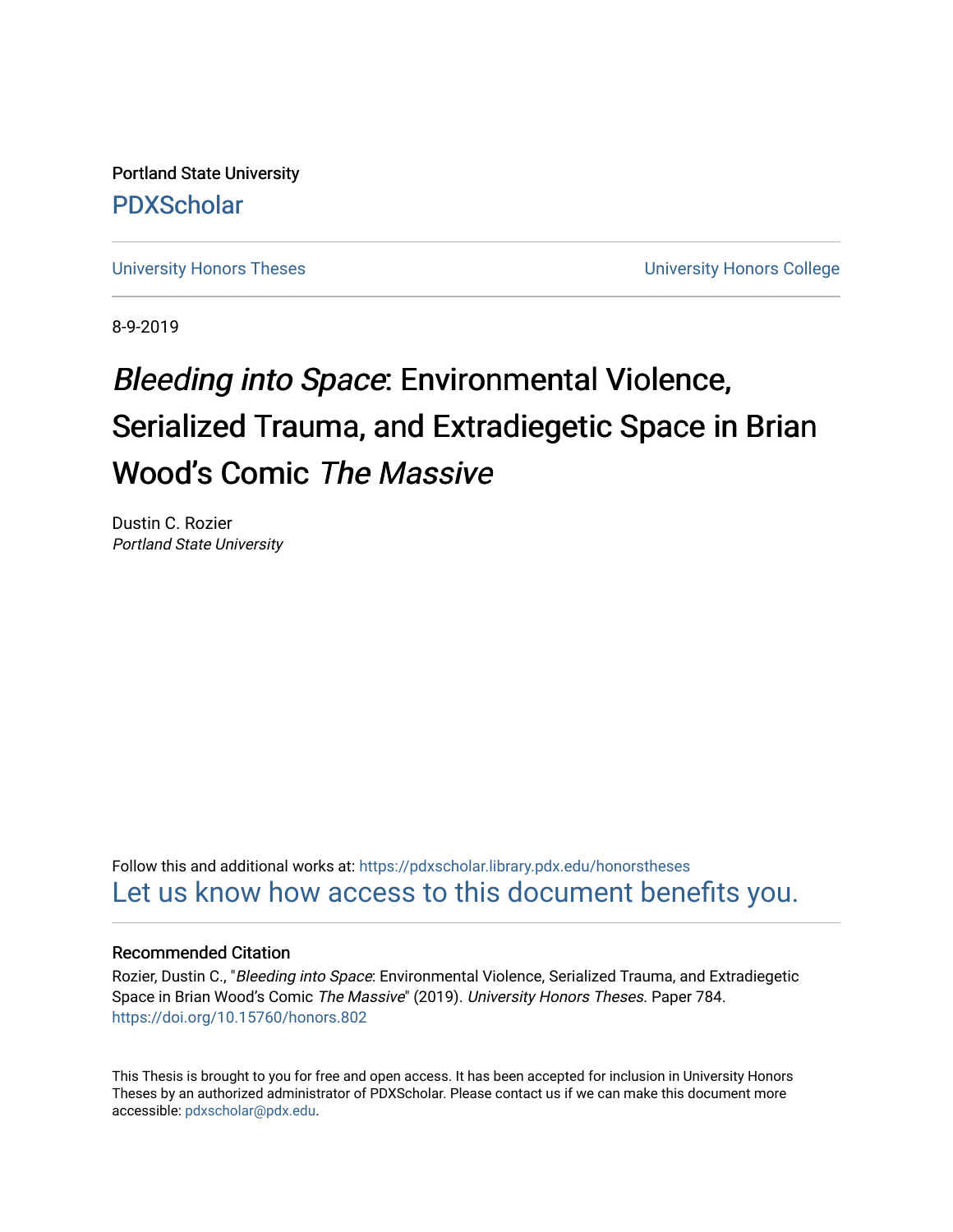*Bleeding into Space:* Environmental Violence, Serialized Trauma, and Extradiegetic Space in Brian Wood's Comic *The Massive* By: Dustin C. Rozier

After first encountering climate politics and policies while researching a graphic text on former French president Jacques Chirac, French cartoonist Philippe Squarzoni, a prominent author engaging with events like the Yugoslavian War and Israel-Palestine conflict, described himself as confronting a problem that "...I couldn't do ... justice in a few pages..." Encouraged by his own ignorance of this grave issue, Squarzoni spent six years working on a part-memoir part-climate change graphic novel where he detailed both the actual science surrounding climate change and his personal experiences facing the overwhelming data. In 2012 the graphic novel *Saison Brune—*translated as "Brown Season" and a clear echo of Rachel Carson's pivotal green movement text *Silent Spring—*won l'Academie Francaise Leon de Rosen Prize, and was later translated and published in the U.S. as *Climate Changed: A Personal Journey Through The Science* (Bernard). Of course, this was far from the first example of politically conscious comics, as mainstream comic artists continuously interacted with political issues throughout various cultural milieus up until the monumental publishing of Art Spiegelman's MAUS, which won a special Pulitzer Prize in 1992. Since then, graphic novels and comic series have garnered serious scholarly attention, constituting a field that began with special issues in scholarly journals and now includes its own academic publications and conferences. Graphic texts consistently appear in many classrooms across a variety of disciplines, such as English, Japanese, and French literature courses, as well as Women's Studies, Black Studies, and other interdisciplinary fields.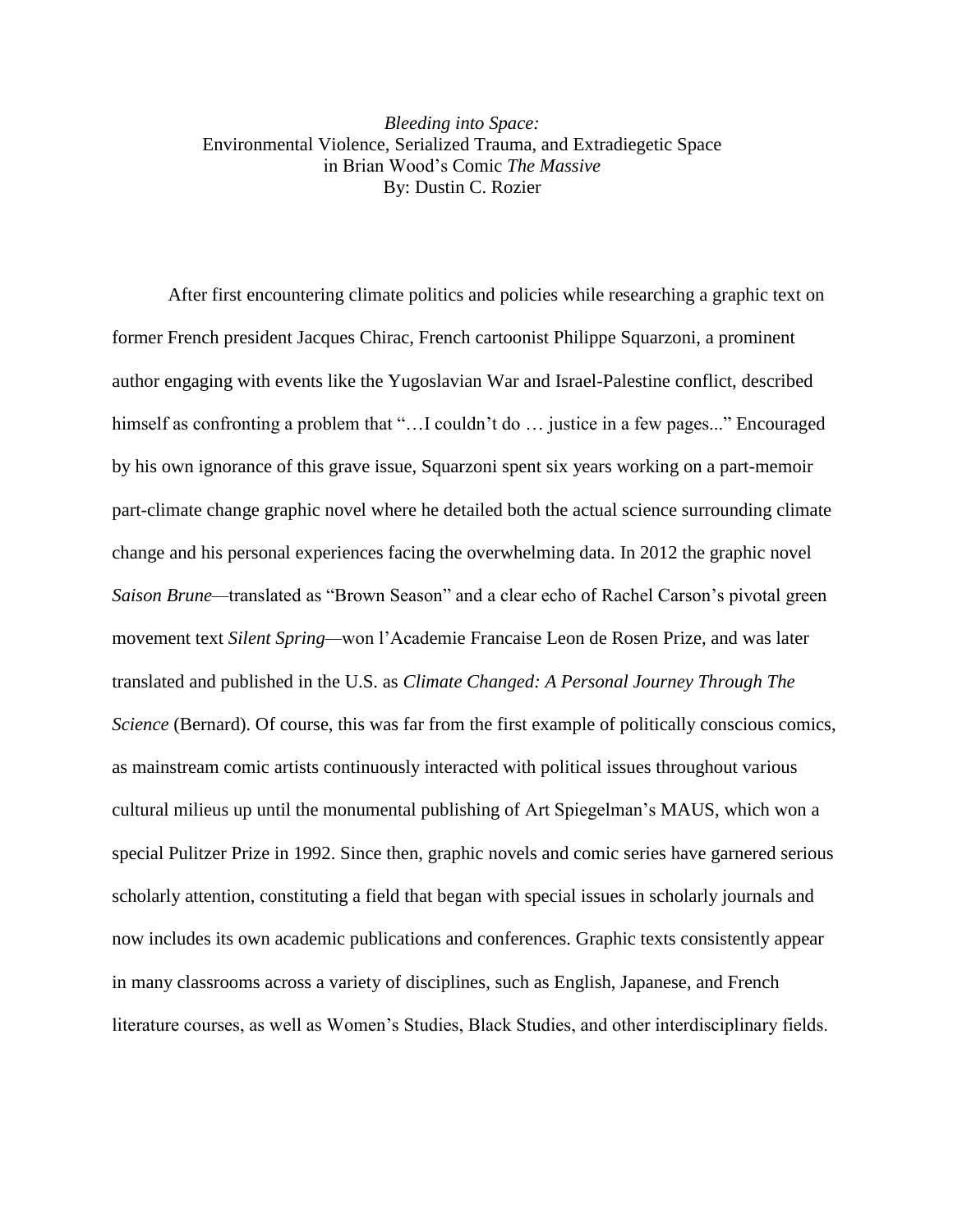At the same time as Philippe Squarzoni was working on *Climate Changed*, American comics author Brian Wood finished his politically charged text *DMZ* with Portland, Oregonbased publisher Vertigo. The text envisioned a second civil war in the United States and the subsequent creation of a Dematerialized Zone in Manhattan. Already working with content fraught with political tensions, Wood then began composing *The Massive*, where he creates a world in which the events Squarzoni detailed in *Climate Changed* have cataclysmically occurred: an environmental collapse of our climate, labeled "The Crash," resulting in tsunamis, earthquakes, underwater landslides, sea level rises, and general apocalyptic shifts in the world from the drastic environmental change. This comic book series follows the radical environmentalist group "The Ninth Wave" as the remaining crew members of their ship the *Kapital* search for their sister ship *The Massive* in the aftermath of the events they fought tirelessly to prevent. The narrative's protagonists and creators of The Ninth Wave, Captain Callum Israel, Mag Nagendra, and Mary, all originally hail from postcolonial states before they turned to international mercenary groups and only later became pacifists and environmentalists as they work through their own violent pasts. As they seek *The Massive* throughout the course of the series, the trauma from their previous lives slips into the present and forces them to face their pasts in the wake of an unparalleled ecological disaster.

Because *The Massive* is a comic book series, which consists of serialized issues with both an individual and collective narrative structure, the text must work to both maintain the overall content of the series while telling smaller stories within each issue. In *The Massive*, each issue works to situate the reader within the framework of the story through flashbacks of individual characters and the climate apocalypse, thus concurrently offering graphic images of both the horrifying present and the chilling past. These flashbacks, reflecting both individual and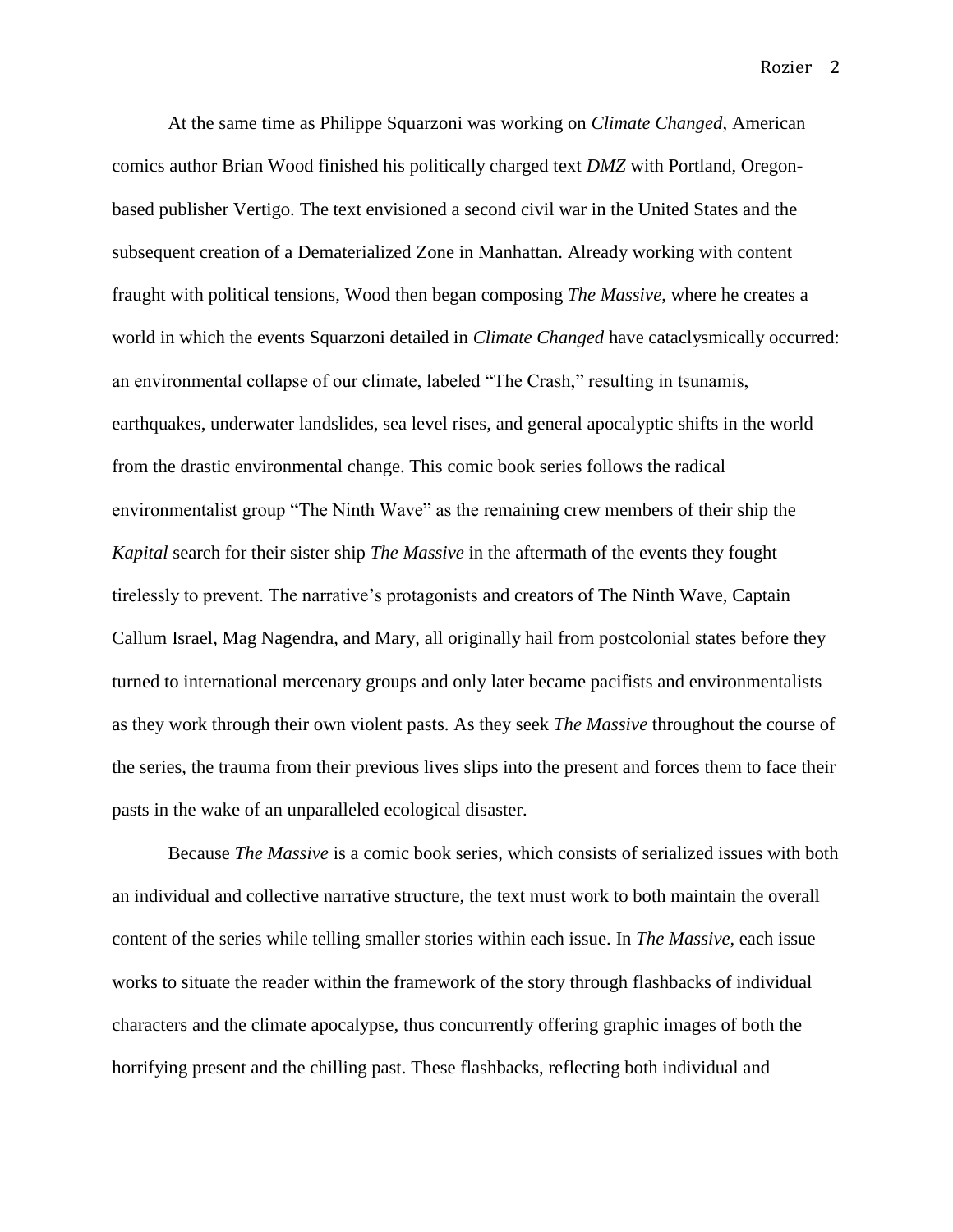collective trauma, place the reader in a precarious position in relation to space and its importance within the comic medium. Specifically, the moments of environmental trauma are deliberately emphasized for the reader, as they appear in what Pascal Lefèvre calls "extradiegetic space" which he describes as "...the material space that surrounds the individual panels: not only the whites between the panels, but also the real space in which the reader is located" (160). To utilize this space accordingly, the artists must make effective use of framing in panel compositions, page layouts, bleeds, and stylistic choices, thus working to construct the extradiegetic space in which the reader resides and ultimately making them susceptible to the environmental trauma the text supplies. Therefore, the repetitiveness of the serialized format in *The Massive* not only shows a linear progression of the story but operates like the recurring nature of traumatic events, thus exposing the reader to environmental violence and trauma in a format unparalleled by other mediums and ultimately requiring the reader to produce modes of empathy and agency through the trespassing of the comic into the extradiegetic space of their own world.

To understand fully how trauma will be dictated in this work, a direct understanding of Cathy Caruth's definition of trauma from their text *Unclaimed Experience* is the best method by which to investigate the unique ways trauma manifests in the text: "In its most general definition, trauma describes an overwhelming experience of sudden or catastrophic events in which the response to the event occurs in the often delayed, uncontrolled repetitive appearance of hallucinations and other intrusive phenomena" (11). In *The Massive*, the traumatic flashbacks of environmental violence appear in over fifteen of the thirty issues, beginning strongly with six instances in the first ten issues, followed by sporadic appearances filtered between individual character flashbacks. These flashbacks regularly distinguish themselves via muted background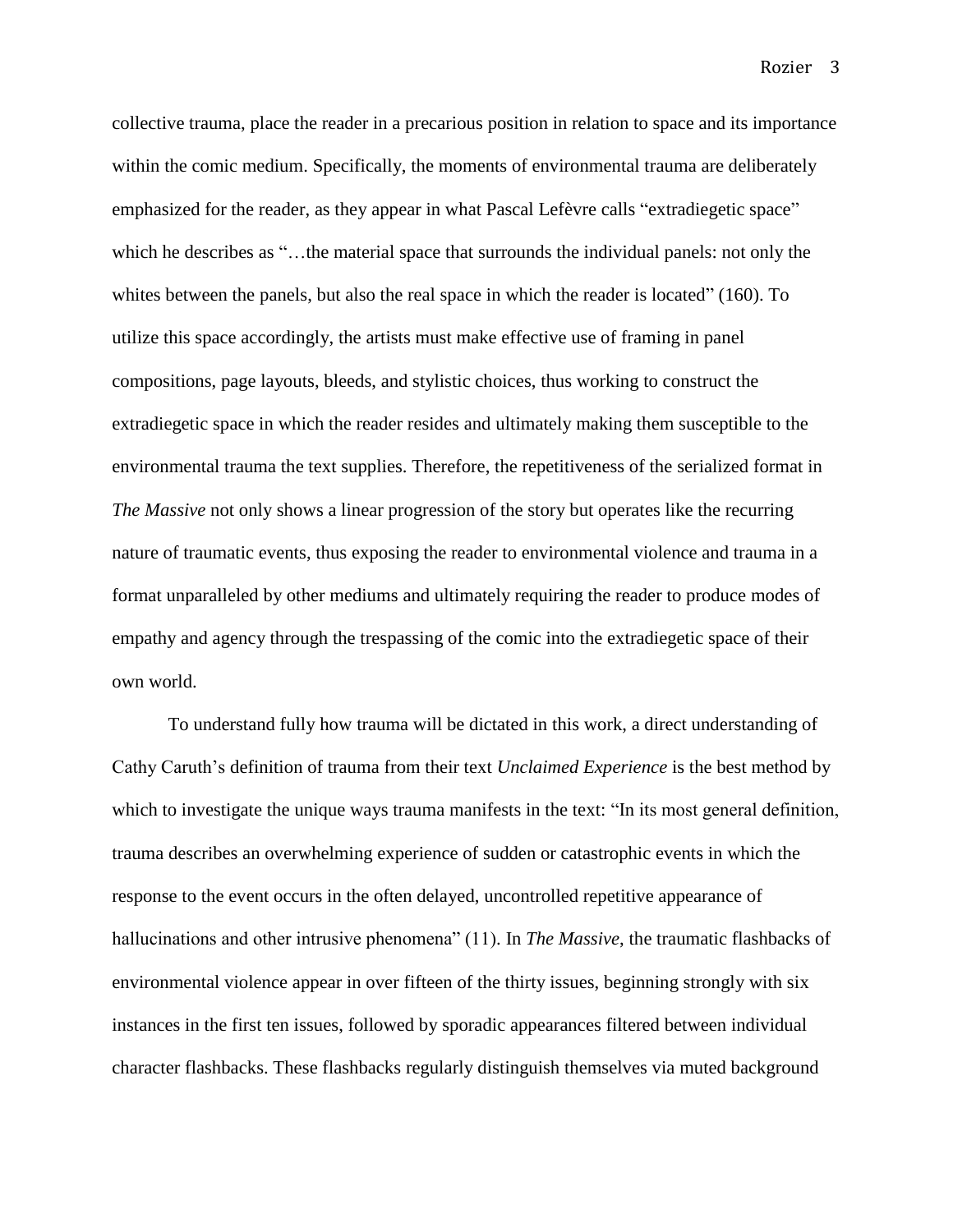colors like sepia, green, and blue, which allows violent images like explosions, gunfire, and blood to alter the tone dramatically. Furthermore, they primarily occur at the beginning of the issues in one to three page scenes, but during multiple instances they appear in the middle of issues, thus corresponding to issue-specific narrative moments and the sporadic nature of traumatic flashbacks.

Addressing trauma in comics specifically, Hillary Chute, a prominent comic theorist, has discussed the ways comics can address traumatic narratives in her article "Comics Form and Narrating Lives": "Comics can express life stories, especially traumatic ones, powerfully because it makes literal the presence of the past by disrupting spatial and temporal conventions to overlay or palimpsest past and present" (109). Chute consistently maintains that the comic form is an excellent medium to display trauma, drawing on some of the canonical traumatic theory in the field and demonstrating how the comic series works in liaison with these modes of thought. Chute's argument is strengthened by the insightfulness of Wood and the artists of *The Massive* (who vary between issues) as they work to create a sense of understanding for the reader through trauma by which they can contemplate and empathize with the condition into which the world has evaporated. Formally, this connection with the reader is achieved through scenes of flashbacks during issues where various Crash-related events around the world are visually and verbally explained, focalizing themselves as small narrative moments before or during individual issues. Therefore, through the narrative format by which these moments are displayed, they effectively become traumatic flashbacks to which the reader is forced to bear witness, through their encounter with the text. In these cases, traumatic flashbacks appear at various times throughout the series, generally at the beginning of issues but sometimes in the middle, and their appearances highlight the way in which this type of environmental trauma should affect a reader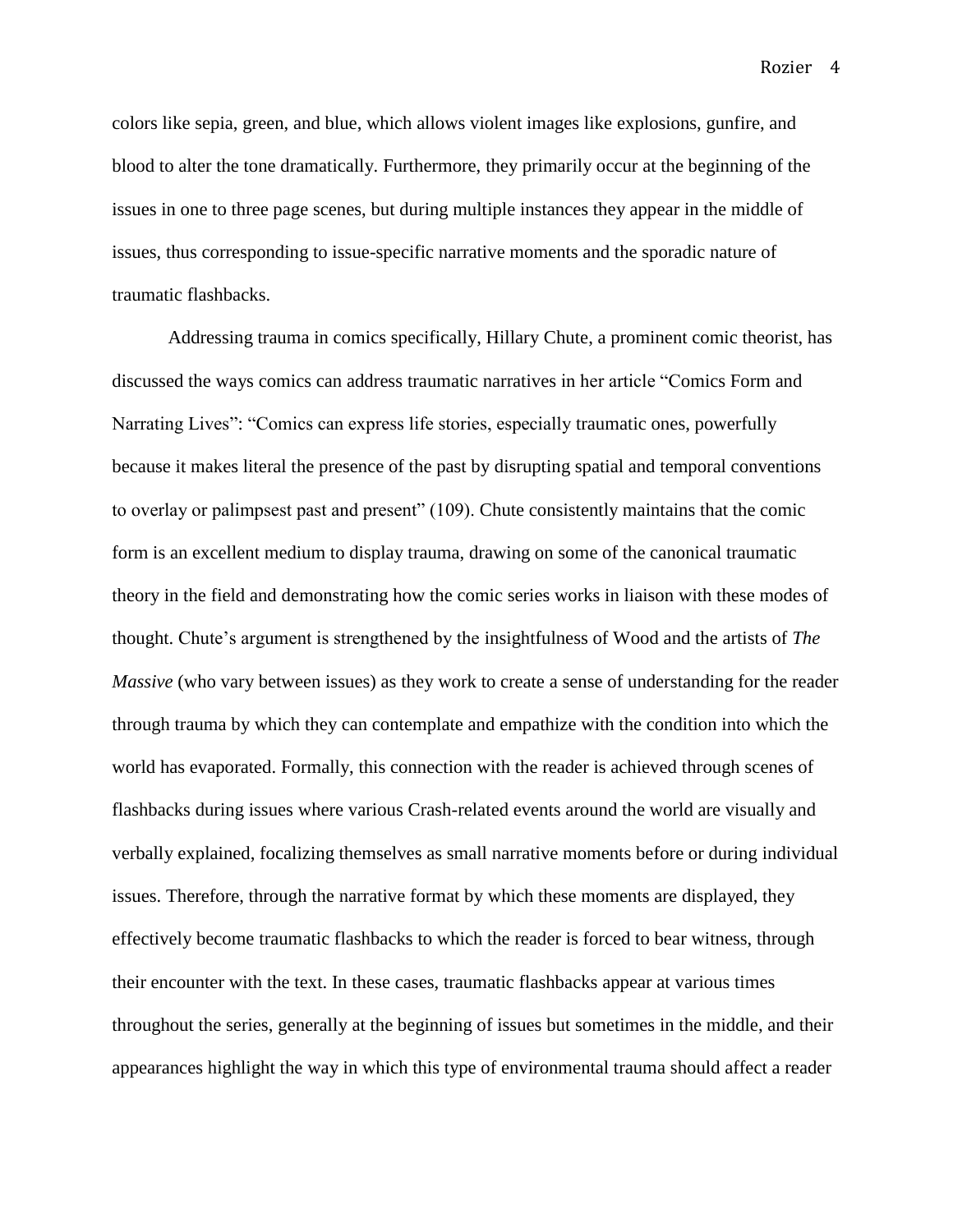who sits in a geo-political moment in which the events of *The Massive* are on the horizon due to the actions of humans during the Anthropocene.

Returning to Caruth, she argues that "trauma is not locatable in the simple violent or original event in an individual's past, but rather in the way that its very unassimilated nature the way it was precisely *not known* in the first instance—returns to haunt the survivor later on" (4). The Crash itself is a direct example of this type of a traumatic event, as both the characters and reader are aware of its beginning, but not the cause, while continuously being plagued by traumatic memories. For the characters, this occurs based upon both their own pasts and their actions within the post-Crash world; but, for the reader, one who exists within the extradiegetic space of the text and the narrative, the traumatic flashbacks centered on environmental violence both pre and post-Crash work to frustrate the space the reader inhabits and further attempts to affect the reader by confronting them with the types of traumatic events which led to this environmental state.

To represent this trauma accordingly in the text, stylistic choices become paramount, along with the acute use of space on the page. Pascal Lefèvre's argues for the significance of extradiegetic and diegetic space in "The Construction of Space in Comics," arguing that "[e]ach reader is confronted with a particular extradiegetic space of the comic book itself, with a particular organization of the space on each page, and with a particular representation of the fragmented diegetic space in a series of panels. During his reading process the reader tries to cope with these various aspects of space and to make meaning of it all" (161). Because comics rely so heavily upon the use of space on the page, which differs from mediums like film, prose, and poetry, the writer and artist are capable of creating alternative methods of visualizing via the hybrid word-image medium by which the reader can effectively empathize with the characters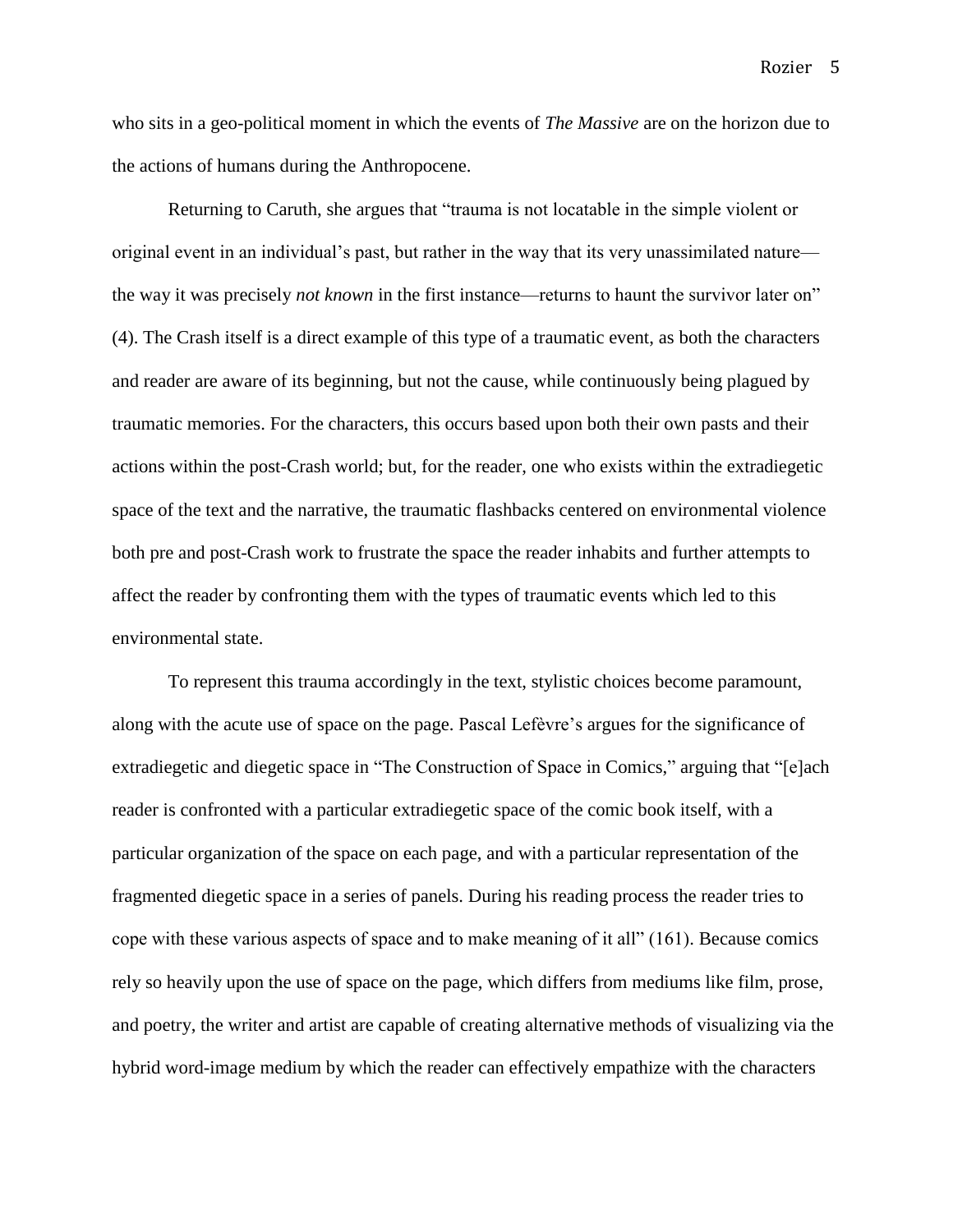and the narrative. Thus, by not giving the reader a thorough understanding of the Crash from the beginning of *The Massive*, the artists work to deliver a conception of the world in a traumatic framework that replicates the character's own experience via the flashbacks in the text, thus mimicking the same traumatic flashbacks the characters experience.

This conception is done through the framing chosen by the artists, which Lefèvre discusses as a particularly "powerful tool" available to comics artists: "by limiting the scope for the viewer and therefore the available information, the artist can cause a reader to make wrong inferences" (158). This eradicates any vision of an omnipotent reader, one who understands a world which the characters do not, and instead places the reader in a position which resembles the characters where both character and reader have but few moments of clarity beyond their own experiences. To do this, these traumatic moments must differ stylistically from the rest of the text to deliver both narrative impact and to defuse any notions of confusion for the reader upon intercepting these moments. For Lefèvre, this means "A drawer does, of course, a lot more than just deliver depth cues: the style of his drawing is also of paramount importance in the construction of space. A drawer does not only depict something, but expresses in his drawing at the same time a philosophy, a vision: implicit in every drawing style is a visual ontology, i.e., a definition of the real in visual terms (Rawson, 1987: 19)" (159). One method that the artists of *The Massive* employ to facilitate this conception of space is the overlaying of past and present via the panels on the page.

Because the flashback scenes of *The Massive* rely so heavily upon style, Lefèvre's argument about artistic choices enlighten the text's method of using traumatic stylistic signatures: "Consequently the form of the drawing does influence the manner the reader will experience and interpret the image: the viewer cannot look at the object-in-picture from another point of view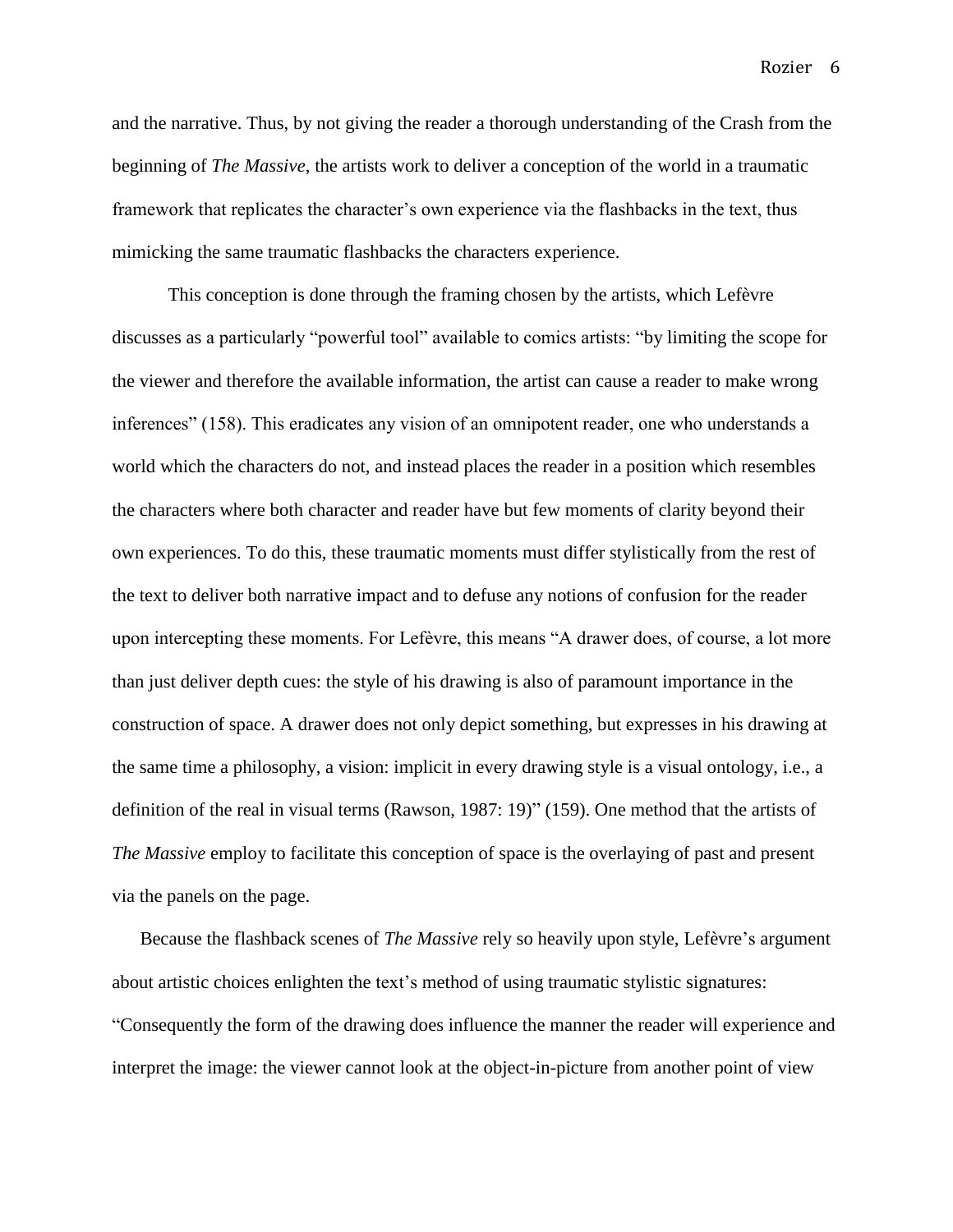than the one the picture offers; he is invited to share the maker's mode of seeing, not only in the literal, but also in the figurative sense (Peters, 1981: 14)" (159). Each of these graphic flashbacks of the world in *The Massive* push the reader into the figurative lens of the artists, where they share a vision of a plausible world based upon current trends in human interference in nature. Therefore, the reader both physically and emotionally experiences these scenes while reading, but simultaneously is pushed to question the possibility of these events occurring within their own world. With the acute use of bleeds in these flashbacks, the reader's space, or the extradiegetic space, is infringed upon by the graphic scenes of the comic, working both verbally through the ominous narration in the captions and visually via the visual artistic depictions on the page.

Because *The Massive* centers around what is thought to be a singular environmental tragedy and goes on to depict the world before, during, and after environmental collapse, its representation of environmental violence is arguably more apparent in the text than personal violence. In *Slow Violence and The Environmentalism of the Poor*, Rob Nixon famously describes climate violence as that which occurs so slowly and nearly invisibly that it becomes virtually unrepresentable, given contemporary society's infatuation with spectacular events. Therefore, much of Nixon's discussion centers around how this environmental violence can be made apparent through art, where he says: "The representational challenges are acute, requiring creative ways of drawing public attention to catastrophic acts that are low in instant spectacle but high in long-term effects" (15). However, in the text, The Ninth Wave is an internationally famed group for their efforts of ecological preservation, which forced them into a limelight at times for their radical conservation actions. By viewing The Ninth Wave as an artistic product of the narrative, we can theorize that, perhaps, if they were able to construct a spectacle around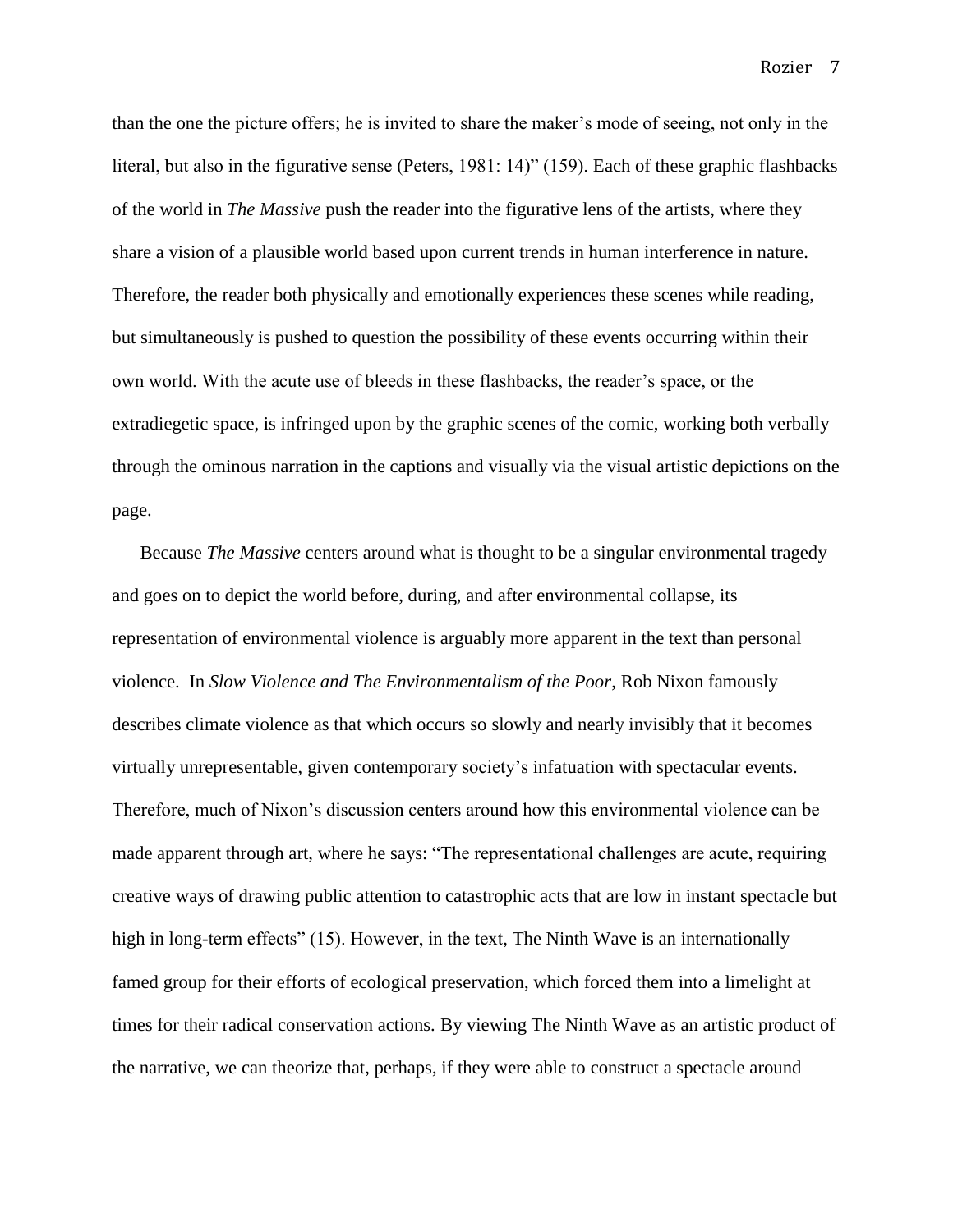their radical ecological perseveration then the possibility of visibility per Nixon's argument would be achievable. However, they are only narrative tools, but perhaps in this mode they, or *The Massive* in general, can work to create a sense of representation for environmental violence.

In relation to our current state and outside of the narrative arc of *The Massive*, where various mediums of art are searching for adequate ways to conceive of climate violence and the radical changes brought about by the Anthropocene, the hybrid word and image form of comics offers a new avenue for this work. As Nixon argues, "To intervene representationally requires that we find both the iconic symbols to embody amorphous calamities and the narrative forms to infuse them with dramatic urgency" (15). Because of comics' ability to transcend time in multiple ways via the use of panel composition and page layout during its narrative process, many issues of Wood's *The Massive* work to incorporate past transgressions of humans in the Anthropocene into the current fractious state of reality in which the characters find themselves. The artists utilize their signature traumatic method to display these moments, oftentimes working outside linear time and instead opting to show various time periods, locations, and events without any pattern, thus doubling the cruel reality of traumatic flashbacks.

Specifically, during the twenty-fourth issue titled "Sahara: Crusaders," there is a three page sequence that dictates past offenses of humans during the Anthropocene that first created individual, then overall, environmental collapse. These three pages, the first two consisting of three tiered panels and the last a full splash page, depict several key moments in the history of environmental crisis. The first shows an 1830 European cityscape and the beginning of Industrialization; second, to 1502 on the Guajira Peninsula with conquistadors landing on a beach; third, to 1868 in Wyoming as workers toil over the transcontinental railroad; fourth, to 1946 and a landscape panel of the nuclear testing on the Bikini Atoll; fifth, to 1974 Appalachia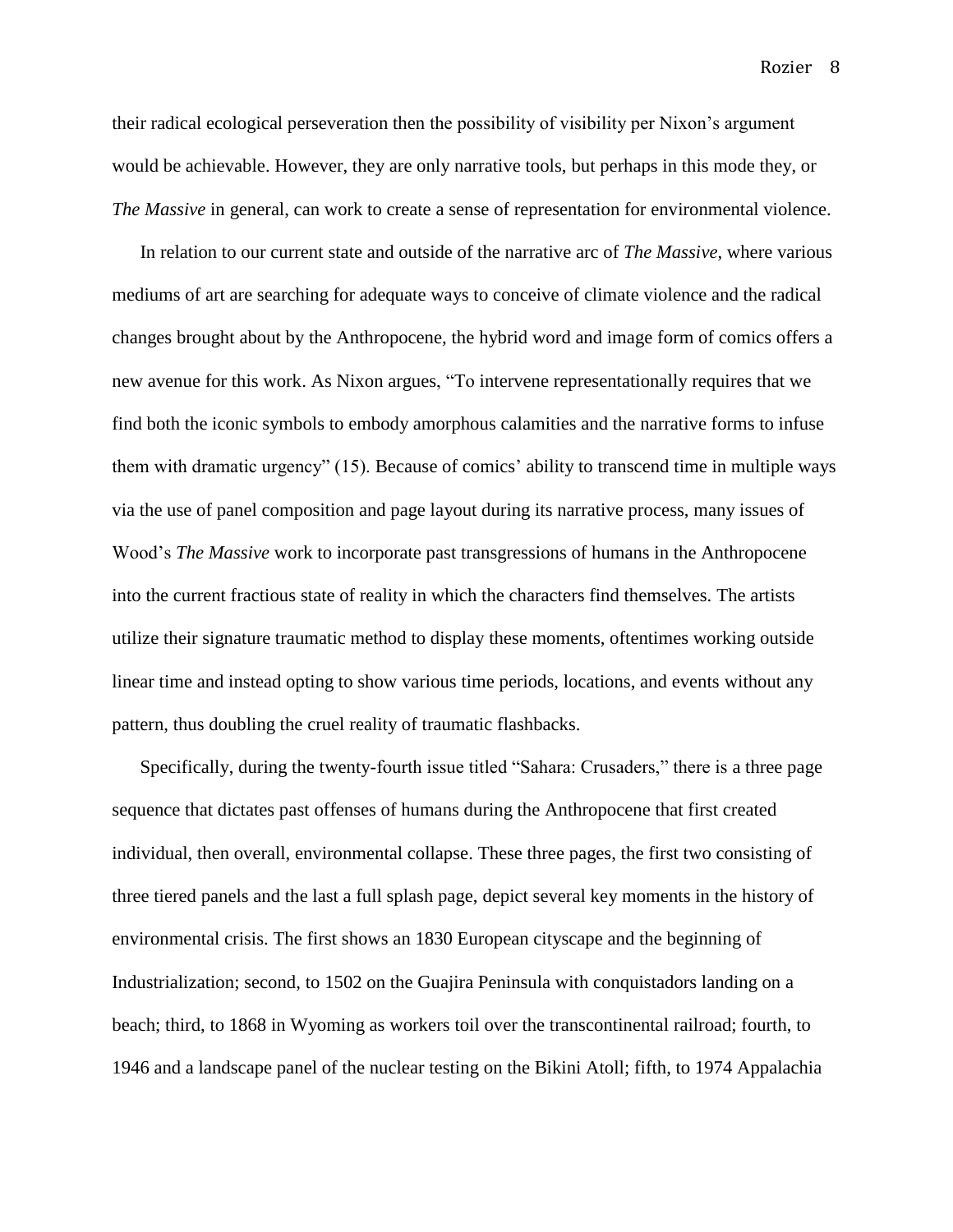over a coal mine; sixth, a large collection of thumbnails from the 1984 Bhopal incident; and lastly, the seventh is a full bleed page of the abandoned Chernobyl plant in Pripyat, Ukraine in 1986, with a nuclear warning sign in the forefront of the page (130-3, Appendix I). Though this section comes in the beginning of a later issue after various traumatic flashbacks, it demonstrates a similarly fragmented and disjointed temporality, flashing to multiple points in time outside of a traditional chronological order. In doing so, this section displays how the comic medium is not tied to linear time like other mediums and is instead free to utilize the strength of the page to manipulate space in a format which mimics the incoherence in which traumatic repetition operates.

Though these various stylistic choices have thematic consequences, there are some flashbacks that employ all of the conventions at once to maximize the effect of the reader's connection with the climate based trauma in the text. This occurs during the end of the sixth issue titled, "Micronesia," and features multiple points throughout time of Anthropocene influenced violence. This flashback employs three pages of two scenes a piece, each of which utilizes one of the stylistic choices of grayscale, sepia, green, and blue to display human inflected violence upon the Earth (Appendix II). Furthermore, each panel also includes red text detailing specifically what the picture is displaying, beginning with a grayscale image of a group of whalers in the seventeenth and eighteenth century standing around a slain whale on a beach. This gives way to two panels that are framed via the telescope sights of a battleship or submarine, thus showing a view of two scenes of naval warfare during the First and Second World Wars and filtered with a blue hue. The next page carries the same color scheme as the previous panels, but begins with a massive mushroom cloud exploding, along with text eliciting the following dates and locations: "Bikini Atoll, 1946; Montebello Islands, 1952; Christmas Islands, 1958; Novaya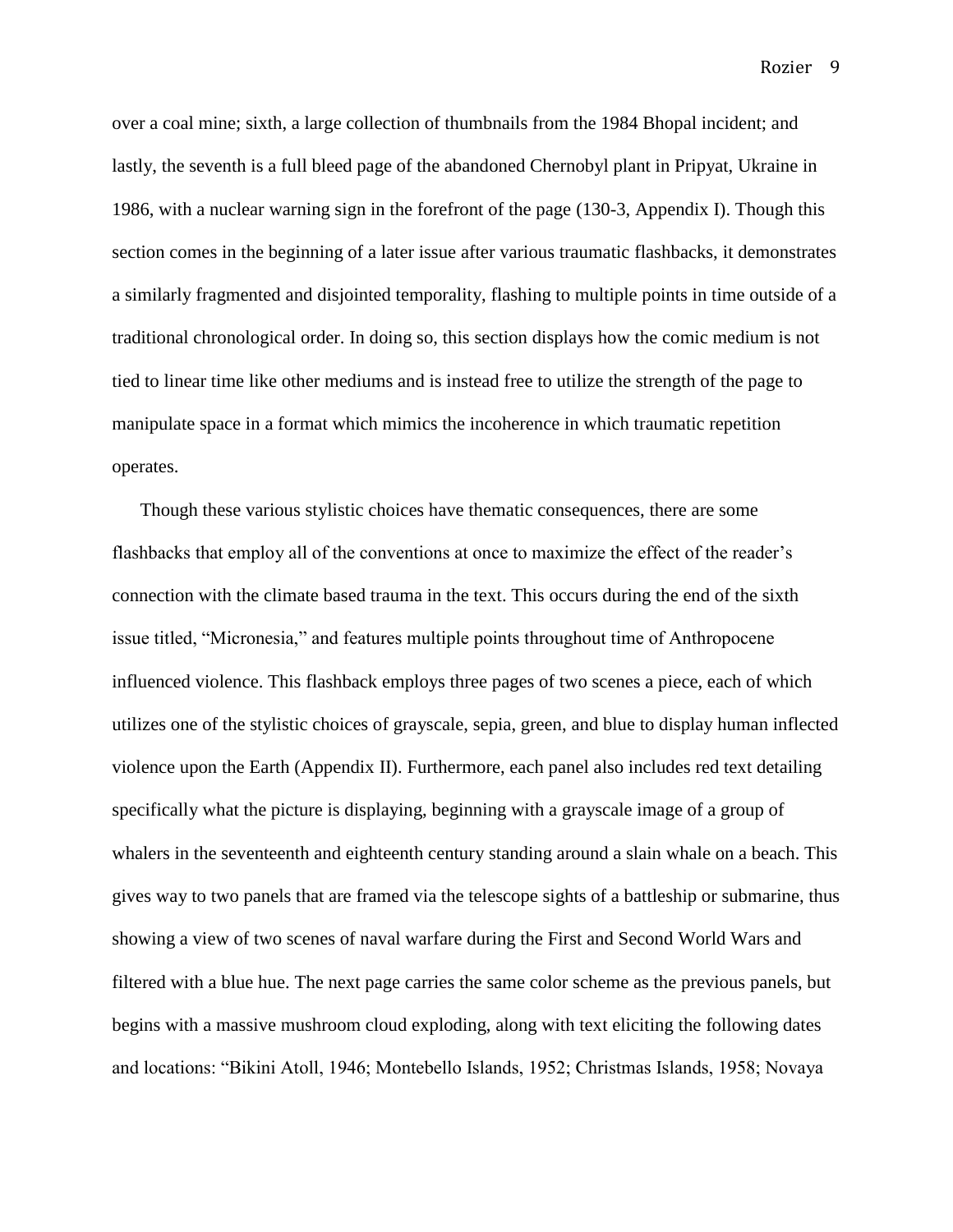Zemlya, 1961; Fangataufa Atoll, 1968" (Wood 167-9, II). The destruction of these test sites are not lost on the reader, especially with the decision of the artists to utilize one image to effectively display multiple locations throughout time and space. This shows the anthropocentric lenses of the military and government officials conducting these tests who, as humans, only saw their tests being conducted and instead ignored the authenticity of each individual site they destroyed during their nuclear projects.

The following panel, just below the nuclear destructions at various islands, displays hundreds of dead fish in the ocean following an oil spill, detailed as, "Arabian Gulf Oil Sabotage Kuwait, 1991" (Wood II). At first, the multitude of fish are indistinguishable, but the artists chose to offer another panel floating above which features a zoomed-in image of a deceased fish's face. Just like the other panels, all of these bleed off of the page, and due to carefully articulated page layout, the reader's eyes are drawn to this image of the dead fish in the floating panel (II).

From here, the style then shifts to the red hue that is common in many of the flashbacks and displays the "Deepwater Horizon Spill Gulf of Mexico, 2010" (Wood VI). In this scene, the fiery remains of the oil rig are falling into the ocean, thus displaying the horrific display this event had both upon the human lives lost during the disaster and the ecological ramifications of the event. Finally, switching back to the blue hue, is a scene of the "Fukushima Daiichi Nuclear Disaster Coastal Japan, 2011" (Wood II). This panel reveals three humans in radioactive suits in the foreground, while in the background a ship that has run aground is tangled in powerlines atop structures and cars. Because this three page sequence commences after a flashback scene of one of the protagonists, Mag, its beginning and ending with bleeding panels moves it away from the past of the protagonist in the text, a fictional character, and instead has the scenes trespass upon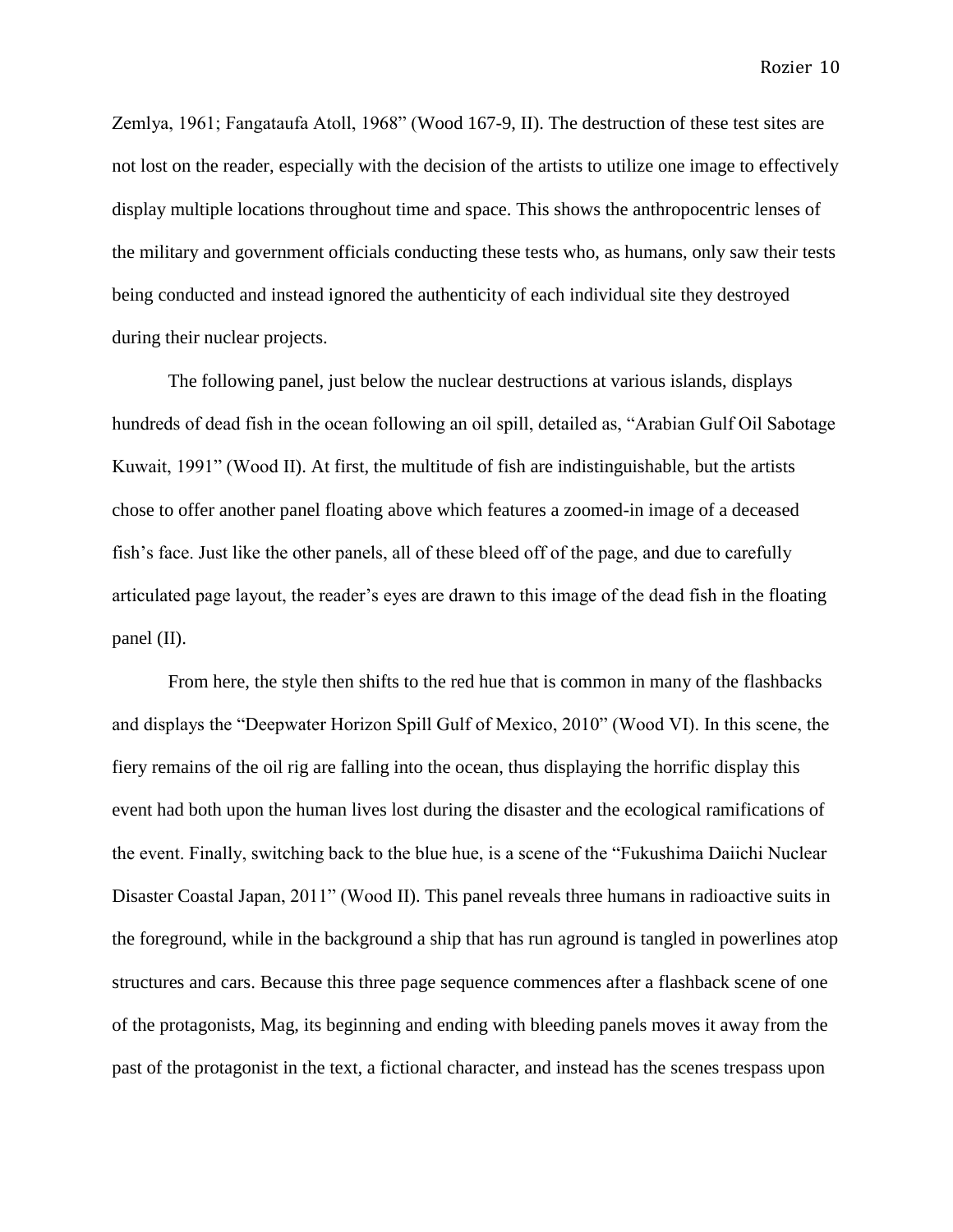the world of the reader, one who lives in a world where these events occurred and has seen their ramifications both in the past and present.

However, one of the most shocking instances of graphic violence occurs in the opening sequence of "Polaris: Megalodon" as exposition is offered through text and visual representations of environmental violence (Appendix III). It begins with a four-panel page, all appearing horizontally and depicting two man-made and two natural catastrophes from the Crash. The first shows a nuclear detonation near Chile, before moving to a volcanic eruption near Iceland that "destabilized the Mid-Atlantic Ridge", causing further destruction underwater. Moving to the opposite side of the world is a reference to an earthquake in the South China Sea; compared to the previous two panels, it is relatively stagnant, possibly depicting the aftermath with a large mountain-like structure taking up the panel. In the final panel is an exploding ship, sinking into the ocean, depicting first the "piracy and war" that follow from the lack of social order and the underwater noise pollution that causes such devasting effects to aquatic animals (III).

Throughout the text, organisms in the ocean undergo violent fates, as the massive amount of noise have calamitous effects on animals that rely on echolocation, depicted in the text as through the suffering of various breeds of sharks, whales, and Bluefin. The following page of this issue has a massive panel that bleeds off of the page with a shark opening its mouth wide in what is meant be pain, with the caption reading, "Bathing the ocean with noise, membraneshattering noise that circles and re-circles the planet. Endless, painful, murderous noise" (Wood 105, III). Following this bleeding panel is another with scores of what are detailed as Bluefin fish lying dead on a beach in Mauritania, with the following panel detailing dead whales, corpses floating alongside one another and barely distinguishable. Finally, with the only level of color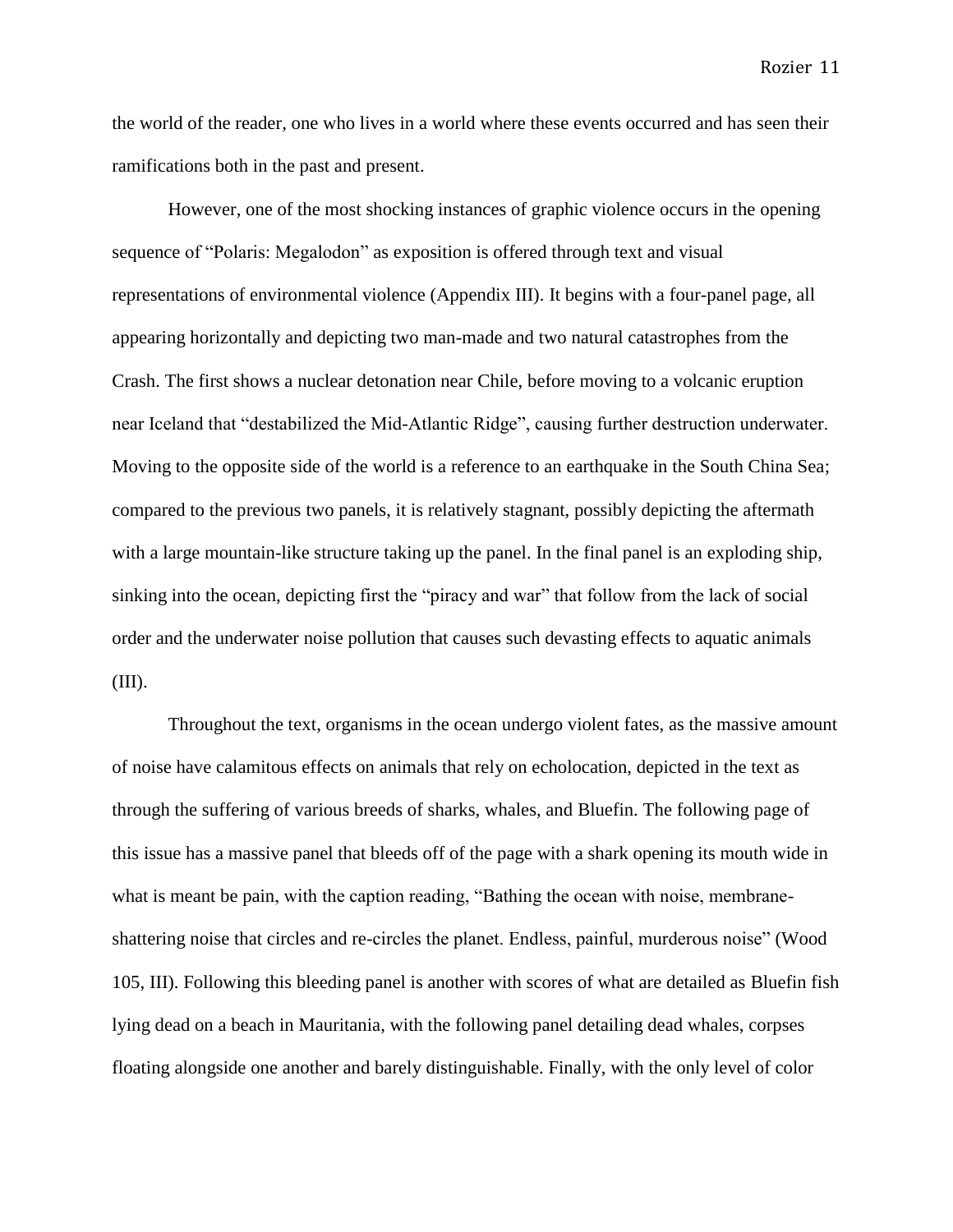uses in the sepia-styled panels, is an image of a child playing on a beach, the familiar pail and shovel of sand activities, but instead of water the child is covered in blood that is washing onto the shore and dyeing the sand red (III). Though the majority of these panels have closed off borders, with only the image of the shark bleeding off of the page, the page layout is carefully articulated so the bright red of the blood will pull the reader's eyes towards the panel. Because of the full spread of the comic page, the artists are able to capture the reader's attention with the use of this panel at the bottom right of this scene, consistently pulling their attention towards its violence. Unlike other mediums, this unique ability is possible through the comic medium and amplifies its capability to display these traumatic scenes, which work to push the reader into the world of the Crash.

These previous readings operated to display both non-human and Anthropocene violence through the signature stylistic choices of the authors, along with appearing as traumatic flashbacks throughout the text. However, though they occurred intermittently in the text and displayed some of the greatest examples of graphic representation of environmental violence, they still operated within the entire textual framework of traumatic flashbacks which begins in the initial issues of *The Massive*. The first actual instance of the issue-opening repetition that occurs throughout the text appears in the middle of the first issue, "Landfall: Kamchatka." An opening panel informs the reader of the environmental catastrophes that forced the world to succumb to its current state: three pages with three-tiered panels each display islands that have disappeared in the South Pacific, cargo ships overturning from waves in the Atlantic, perpetual oil rig fires off the coast of California, mass suicides of bluefin tuna on the Coast of Mauritania, terrorist attacks on Manila fish markets, and culminating in The Ninth Wave's viewing of Antarctic ice tumbling into the ocean (Appendix IV). These panels utilize a sepia overlay which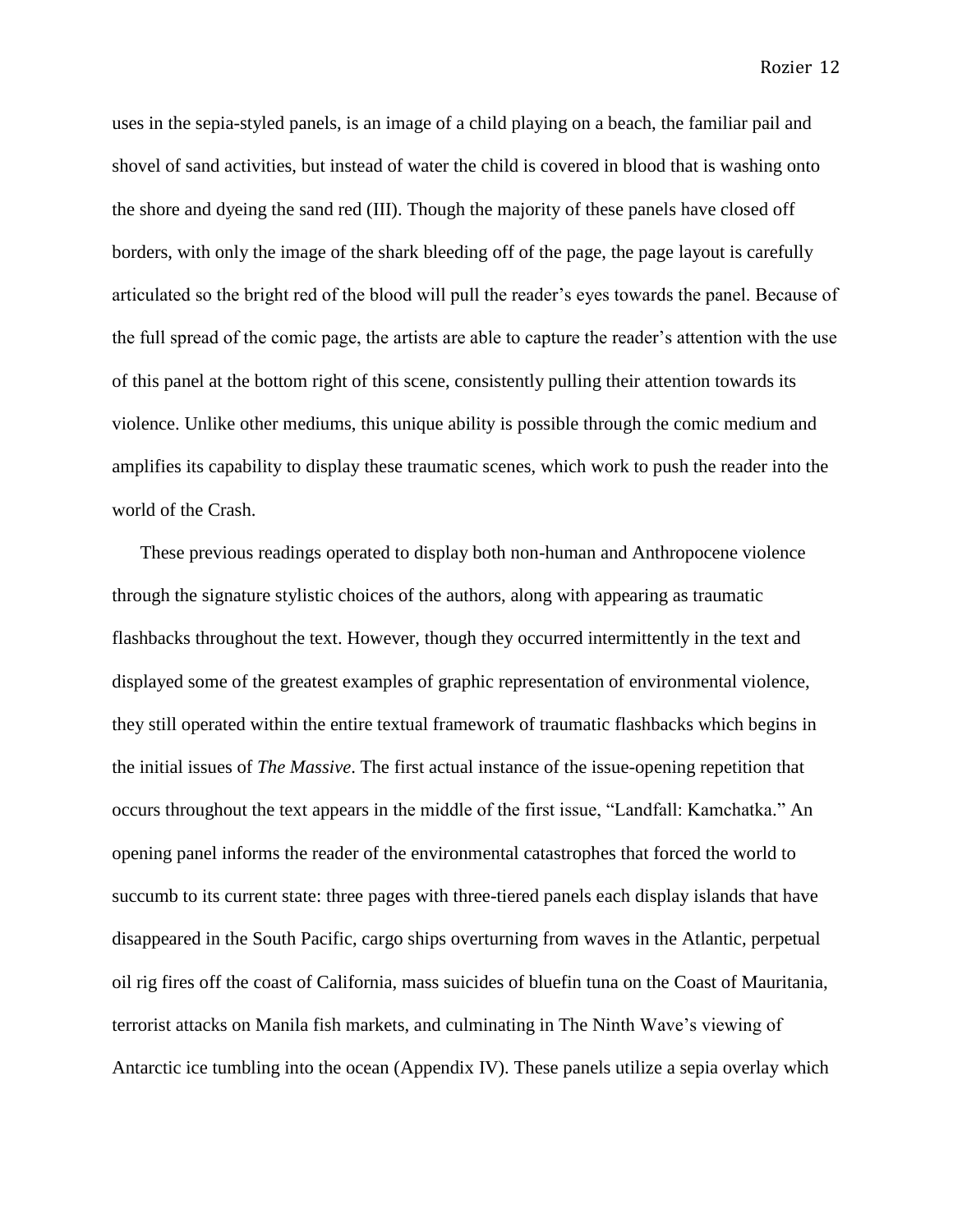appears throughout the text when discussing past events, thus setting a signature tone reminiscent of a haziness in memory recollection. However, each panel also bleeds off of the page into the extradiegetic space of the reader, once again performing the inevitable extension of the trauma of the text into the world of the reader.

For example, the second flashback that occurs in the series is in the second issue titled "Landfall: HK" and it overlays past and present superbly in the beginning and end of the scene. The first two panels consist of the protagonist Callum Israel reaching for light switches to go silent as they are being stalked by a pirate vessel and, as he hits the switches, the scene dissolves into a flashback that discusses the collapse of global magnetic fields and the subsequent raining down of geomagnetic storms and satellites. Each panel is a red, hazy color that displays the destruction of these past events as the captions narrate how ships sank due to water pressure changes and the Suez canal flowed back into the sea, leaving ships stranded in the sand. The scene ends with a return to the present and an image of the *Kapital* sitting silently in a sea of fog, waiting patiently (Appendix V). By juxtaposing this flashback with actions in the present, and coincidentally the thematic flipping of light switches, the scene pushes the reader outside of the narrative present and gives them a second traumatic flashback of the events that occurred in the world surrounding the Crash. Furthermore, each of these flashback panels effectively bleed off of the sides of the pages, thus running into the extradiegetic space in which the reader resides (Wood 41-2, V). This is analogous with the majority of the flashbacks from the text, thus causing these traumatic moments to run into the world of the reader and cause a correlative reckoning with their own actions within a world fraught with climate tensions and catastrophe.

As the events of the Crash are detailed throughout the text, the sepia overlay is one style employed to discuss the tragedies that occur—whether they are to the oceans or land, humans or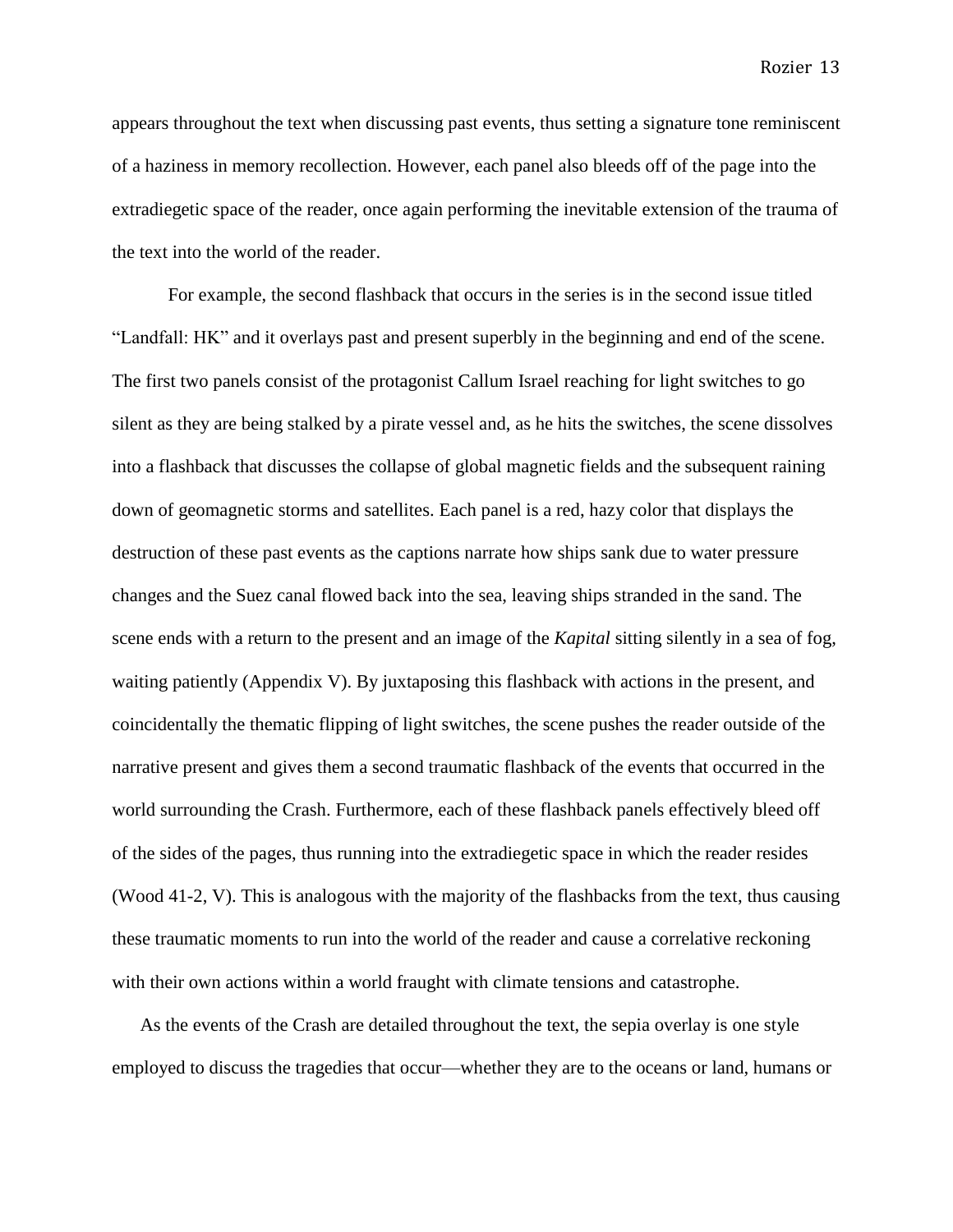animals, on earth or in space. At the end of this same issue is another flashback, one of the few times that a flashback occurs at the end of a text, but the scene uses the same sepia overlay that shows The Ninth Wave moving into the port of Hong Kong shortly after the Crash occurs. At first glance, the middle panel displays multiple dead orcas floating in front of the ship, while the caption boxes say, "The **sound** …The earthquakes, the landslides, the tsunamis. Underwater shockwaves would have ruptured their eardrums, damaged their critical systems. A colony of whales gone instantly deaf and mad with pain..." (Wood 9, Appendix IV; emphasis in original). This moment in the text introduces nonhuman trauma experienced by other species that fall prey to the climate catastrophe created by the Anthropocene, thus paving the way for other instances of animal violence in the text in attempts of triggering responses from the reader.

The third sequence of flashbacks introduce the third type of style used, which is that of a dark green filter, and also introduces a new pattern of appearances in the issues. Previously, the flashbacks occurred at the beginning and end of individual issues, but in the third issue, "Unalaska," a flashback scene appears without context at the beginning of the issue, along with another flicker in the middle, again without context. Both scenes engage with events happening around the world during the Crash and utilize a dark green background, which cause the blacks and reds in the scenes to pulse with vitality. The first panel displays a volcano erupting in Greenland, before moving to birds collapsing from the sky in Italy, and ending on an ominous view of New York City, where an electrical blackout along with the Eastern seaboard has precipitated economic chaos (Appendix VI). As if the traumatic flashback scene never occurred, the issue then moves into its normal narrative, where the characters are impervious to the flashback as a narrative construct; instead, the flashback exists solely for the reader.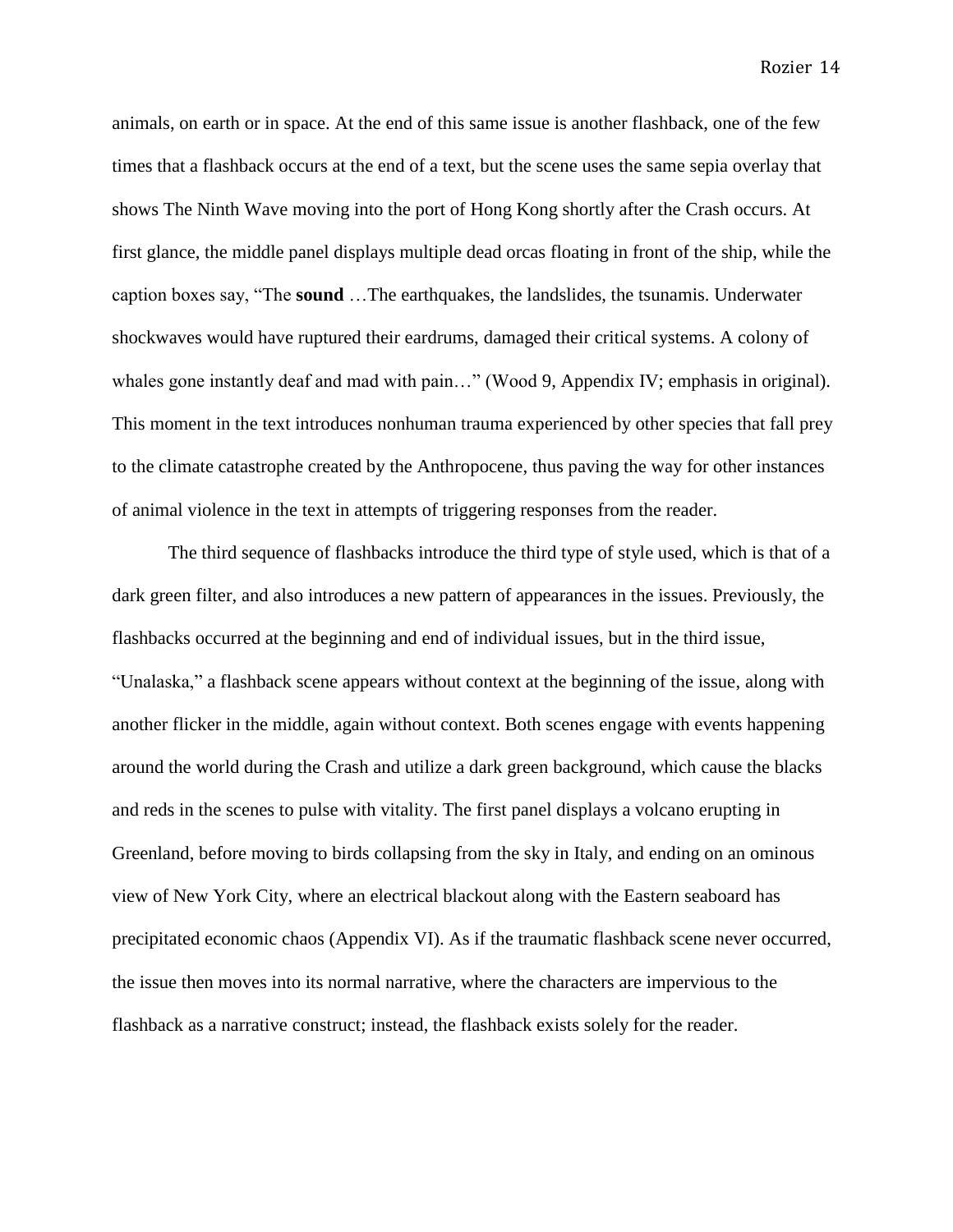Furthermore, each of the panels bleed off of the page into the extradiegetic space in which the reader exists, much like nearly all of the traumatic flashbacks that occur throughout the text.

Then, just as the narrative of the issue continues along its prescribed path, another flashback appears in the middle of the issue. This follows the same stylistic choices of the green hue, but begins with a panel that details a nuclear explosion of a British submarine in the Strait of Magellan (VI). The explosion is in bright reds and white, which clash against the green background while a green helicopter flies in the foreground of the panel. Directly below this, the last panel of the flashback depicts what is presumed to be three child soldiers in Africa standing and staring towards the reader in the panel. The caption discusses the water shortages in sub-Saharan Africa, observing that "[w]here once 'conflict diamonds' fueled bitter wars, a mere five liters of clean water now provides enough incentive to level a village" (Wood 10, VI). Only one of the children's eyes are completely visible, staring into the reader with a cold, blank stare. The middle child has half of his face hidden by a ball cap, with one eye peering violently towards the reader, while the child on the far left of the panel has eyes that are shadowed, but is brandishing his Ak-47 assault rifle in the foreground of the panel. The appearance of a flashback such as this in the middle of the issue, propels the reader away from a narrative of relatively safe protagonists and plummets them into the conditions of the world in the text. Because it only occurs as one page in the middle of the issue, its jarring appearance mimics a traumatic flicker that interrupts the linear temporality of the issue's narrative. Effectively, this works to traumatize the reader with the ecological and physical violence around the world that the characters in the text are not always prey to, but instead the reader must carry through their own reading experience.

One key intervention made by this text is its global perspective, which refuses to be constrained by Western or Global North approaches to environmental violence. In *Postcolonial* 

Rozier 15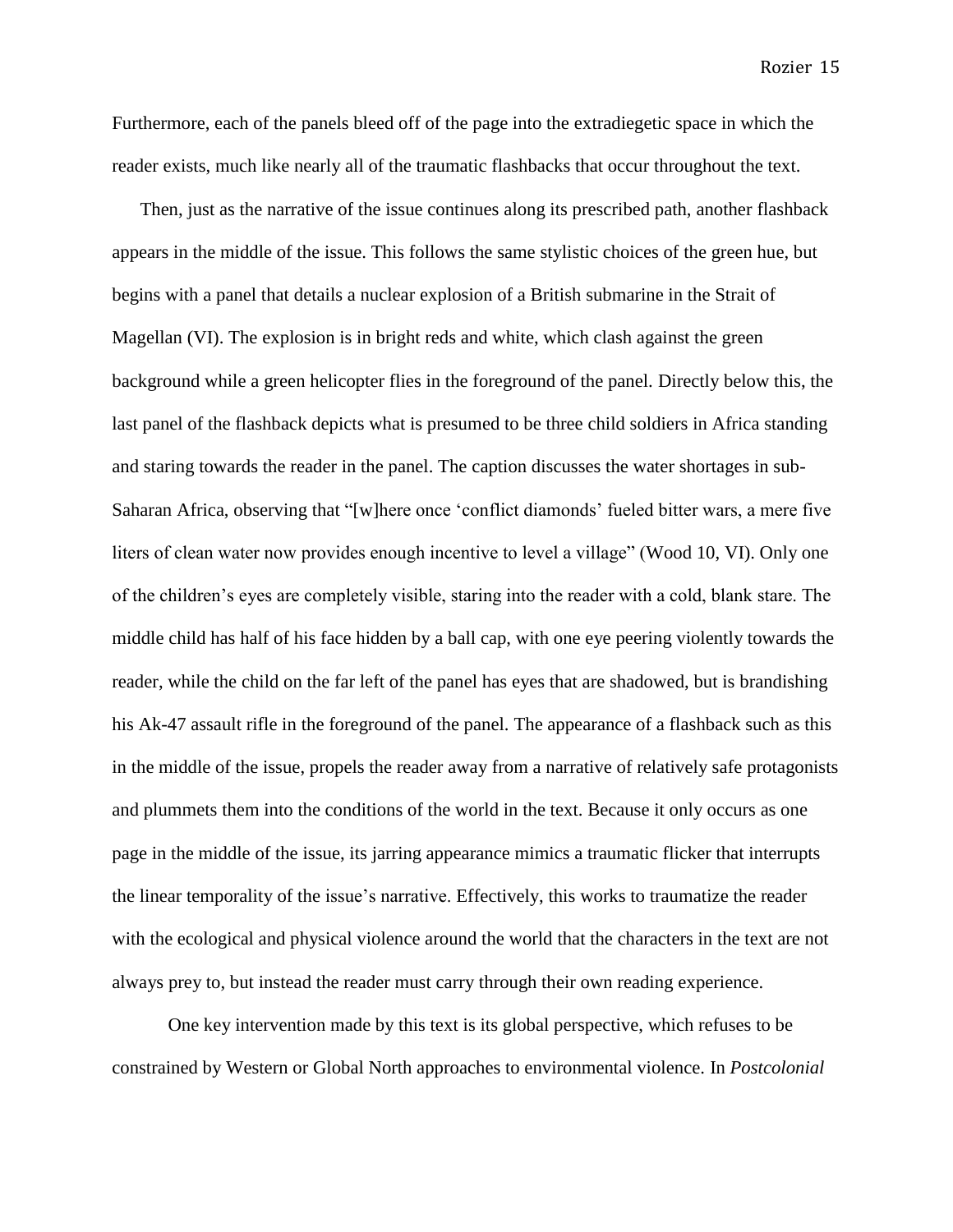*Witnessing,* Stef Craps critiques the Eurocentrism of canonical trauma theory and retheorizes in relation to postcolonial thought. As Craps observes,

Remarkably, however, the founding texts of the field (including Caruth's own work) largely fail to live up to this promise of cross-cultural ethical engagement. They fail on at least four counts: they marginalize or ignore traumatic experiences of non-Western or minority cultures, they tend to take for granted the universal validity of definitions of trauma and recovery that have developed out of the history of Western modernity, they often favour or even prescribe a modernist aesthetic of fragmentation and aporia as uniquely suited to the task of bearing witness to trauma, and they generally disregard the connections between the metropolitan and non-Western or minority traumas. (2)

Craps also argues for the significance in this context of other literary mediums for representing trauma and the challenges of bearing witness. In this way, he echoes Hillary Chute's theorizing about the medium, along with other comic scholars.

*The Massive*'s foregrounding of postcolonial characters and spaces similarly complicates Eurocentric and anthropocentric perspectives on trauma. Three of the characters in this text are from former postcolonial states and, because of this, perhaps their processes of experiencing trauma differ. For example, one central protagonist named Mag is from Sri Lanka and fought in the civil war as a young soldier and at one point suffers a flashback from where he was nearly drowned by Western oil workers. Callum, the central protagonist, is a white American raised in a diplomatic family in Bangladesh, thus constituting the most intriguing case of a postcolonial experience. But the discussion by Craps is more pertinent in the sense that the Crash was a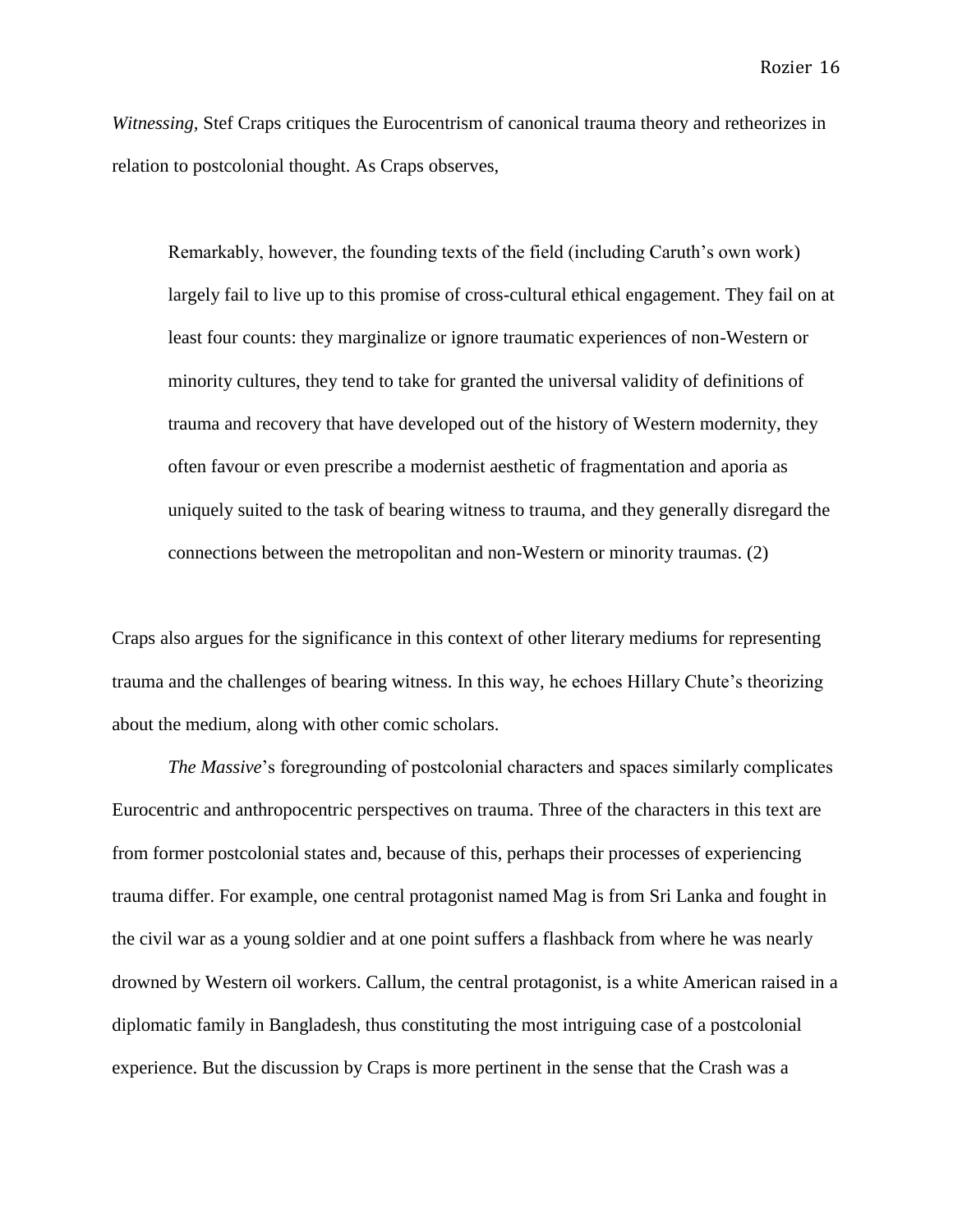*global* catastrophe, and the triage applied by the nations attempting to mend the state of control likely originate out of the powerful Western nations and their means of dealing with the trauma experienced by citizens of Earth (Craps 22-23).

Not only does the text display various traumatic flickers of postcolonial nations in the same hues as they use to represent the West, occasionally grayscale or green hues are employed to either amplify or de-amplify these scenes. In two key instances of flashbacks, postcolonial nations are shown to be developing new modes of living that are combatted by traditional western forms of government. There are many examples of non-Western regions throughout the text, such as a newly established dock city in a flooded Hong Kong, the black markets of Mogadishu, and the female led water convoys in Saudi Arabia. However, the most important of these regions, Moksha Station, is both a cultural reaction to trauma and an experiment in a new state of order. Once the *Kapital* moves into the Indian Ocean, they come across what is an experiment in "post-Crash human social utopia" as "a small group of political refugees, engineers, and roughnecks from the Indian subcontinent commandeer a mobile drilling rig and declare themselves a sovereign body" which eventually becomes "Moksha Station." (Wood 16, Appendix VII). This, in effect, becomes the reversal of the neoliberal corporations that have exploited this region of the world for profit, as the members of this region reclaim liberty and create a new nation out of the rigs that were left by the companies during the Crash. This leads into a fascinating employment of the comic form, as the artists utilize the description that Sumon, the director of Moksha Station, offers about the meaning of the word "Moksha" in captions that overlay panels of previous traumatic violence to the region. The first panel displays flooding in India, followed by civil disputes in Pakistan and then a mass migration on foot from Myanmar. Then Sumon details the effects of the Crash, where oil poisoned the waters and air of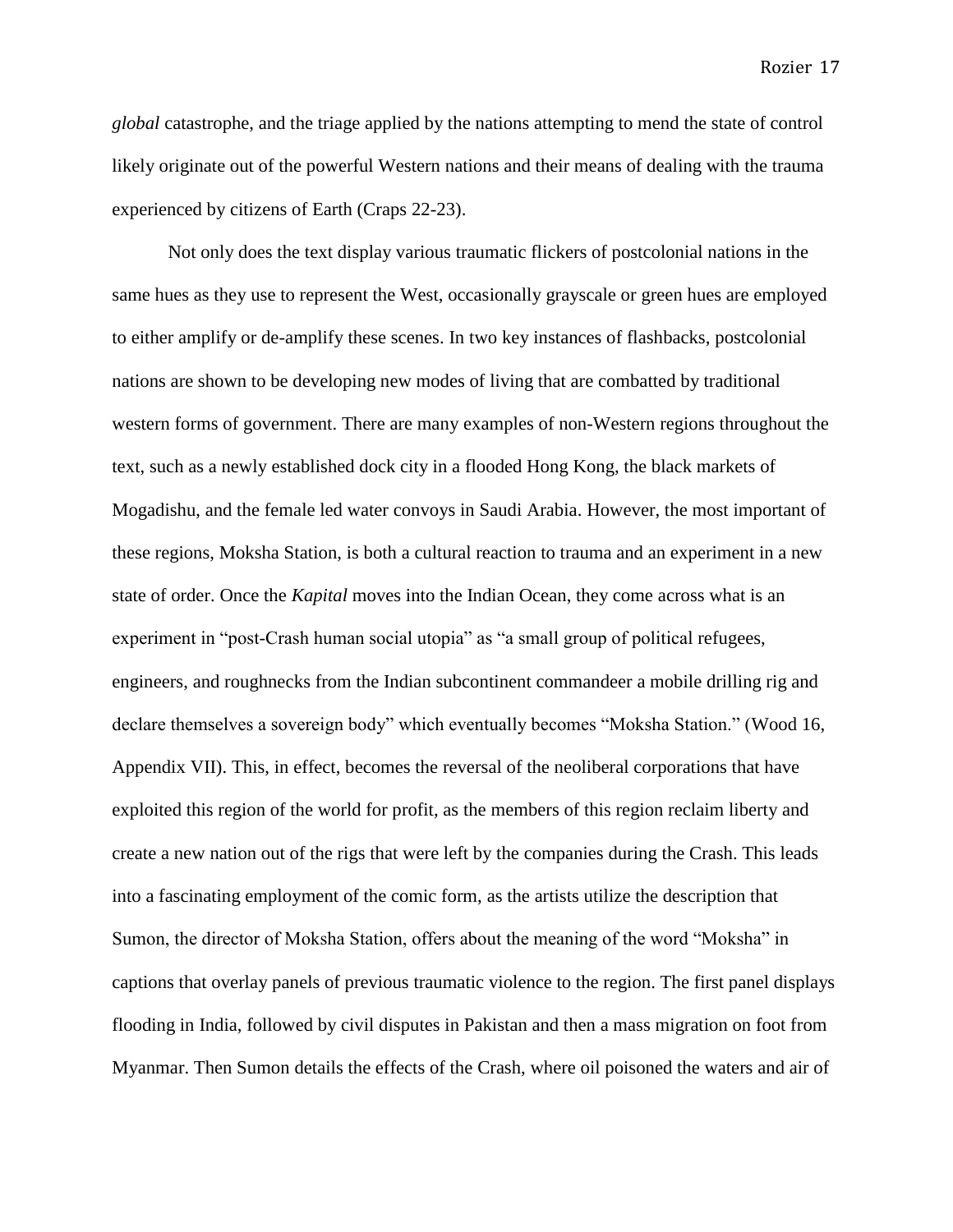the region, before detailing how the rigs were moved together by a merchant navy to assemble Moksha station. These panels are in a green tint, like other flashbacks, where the red of explosions and fire sharply contrast the characters in the panels, the land, and the sea (VII). Moksha station is a product of, and a response to, the human and environmental disasters that accompanied the Crash.

Another instance where non-Western states take back control of their areas features in a brief page layout in the issue "Polaris: 'Breaker'" when the *Kapital* makes its way towards wartorn Central and South America (Appendix VIII). In a flashback scene that describes the environmental violence, the first panel offers an image of a decimated forest from the clearcutting in "The Amazonia River Basin" region (VIII). Immediately following this is a local whose back is turned towards the reader, displaying an AK-47 and looking upwards towards the trees. The following two panels describe how many have left the post-Crash violence by creating vast tree villages suspended high in the rainforest, which is elegantly detailed in the final panel. These people are described as reintegrating a tribe lifestyle that is rooted in their culture, rather than attempting to exist within the post-Crash world, with a horrific example of the wars over the deep-water ports of Peru integrated into the issue. This page shows helicopters flying over a burning port city and saboteurs being shot by armed guards aboard ships when attempting to plant explosives (VIII).

Though there is a both a postcolonial and neo-liberal irony in the example of Moksha station, where people stricken by violence in India, Pakistan, and Myanmar come together to reclaim an oil rig, the example in South America displays one of new hope while portraying alternative modes to representing and healing trauma. Craps' discussion of Western based trauma inadvertently addresses a central theme in *The Massive*, which is the correlation between a single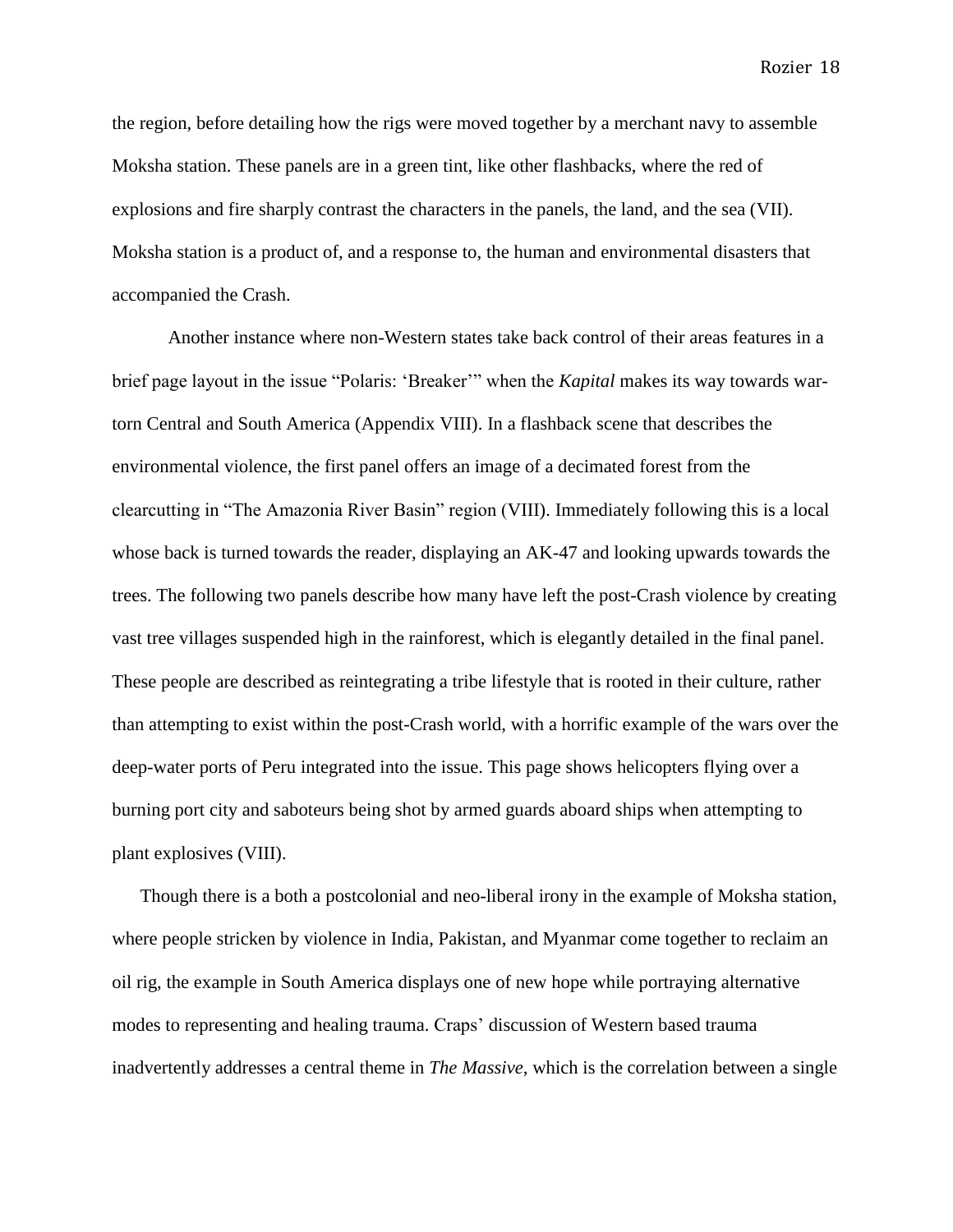event and an ongoing crisis in trauma theory. Craps says, "Cultural trauma theory continues to adhere to the tradition event-based model of trauma, according to which trauma results from a single, extraordinary, catastrophic event" (31). Up until the final volume of *The Massive*, both the characters and readers are led to believe the Crash was a singular event and the continuance of this environmental destruction, while utilizing the same methodic traumatic triggers as the rest of the text, continues the infringement upon the reader's extradiegetic space.

The opening issue of the fifth volume titled "Ragnarök: Part One" begins with a page of a storm over the ocean, before a second panel where The Statue of Liberty is submerged alongside the skyline of Manhattan. The caption boxes offer this alternative present of the Crash as a singular event, as they say "It's generally accepted that the year of the Crash began on January fourth with a lethal storm laying waste to the Cook Island chain. And that it ended in late November with the global economic crash, capping the end of eleven months of environmental havoc. That is what is accepted. This is what people believe: the Crash was a yearlong event" (Wood 7, Appendix IX). Once the reader turns the page, they are confronted with a full page spread of a massive rock lifting itself out of the ocean, with a caption box in the top left corner simply stating, "It wasn't" (Wood 8, IX). As the reader continues into this issue, they learn that the Crash was not a singular event, and instead is continuously occurring.

Here, Nixon's concept of slow violence once again becomes vivid: because the Crash is an environmental-based catastrophe happening throughout time, his concept of slow violence is pushed to the forefront in two key modes. The first, that environmental violence happening on a global, catastrophic scale can be brought from its neglected space of being recognized by people, but secondly, and even more importantly, that environmental violence occurring at this scale and speed continuously become more important in a collapsing world. What this does for the reader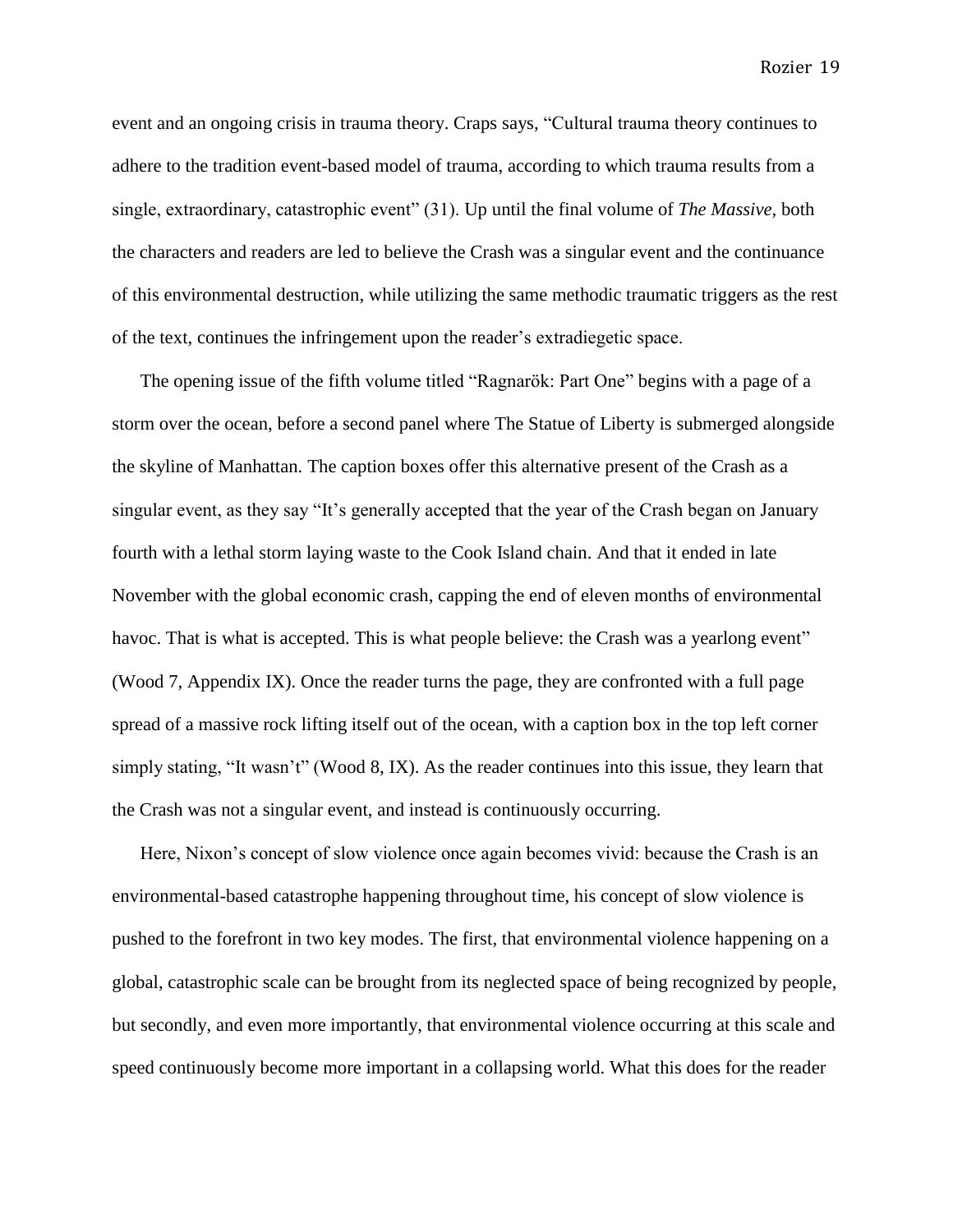is makes them reconcile with their own space in a world of climate change, while carrying with them into the final issues the traumatic flashbacks that have occurred throughout the text, now happening simultaneously in the narrative present.

The same traumatic indicators used throughout the text are now employed in these final issues where the violence is happening in the narrative present as opposed to its past, thus creating a heightened sense of trauma for the reader due to the immediate occurrence of events and the modes of representation which the reader has become accustomed to throughout the series. In the issue "Ragnarök: Part One" the previous panels of Earth and the ocean are sharply contrasted with images of space, a juxtaposition that portrays the vast effects of the Crash, and satellites plummet to Earth as a result of a change in the Earth's gravitational pull (Appendix X). In the first panel, all styled with a red overlay that depicts Earth as a mass of chaos, satellites tumble into the atmosphere. These are shown in closer detail in the second panel, with an image of North and Central America, followed by the final panel that depicts a satellite bursting into flames as it enters the atmosphere.

Though the images in these panels are important, the captions offer a more detailed account of the effects of these satellites crashing on Earth, as the scope of the panels is from outside the Earth's atmosphere looking inwards. Yet, in the final page of this issue's opening sequence, a full splash page is utilized to describe the fiery chaos of the satellites raining down onto an urban area. Captions are placed throughout the page in an arcing motion downwards towards the bottom-right, which follows the path of the satellites that are portrayed plummeting into houses and fields. The red style is continued on this page to describe what is likely the chaos of the collisions and the explosions, with this color, like many of the other colors used in the beginning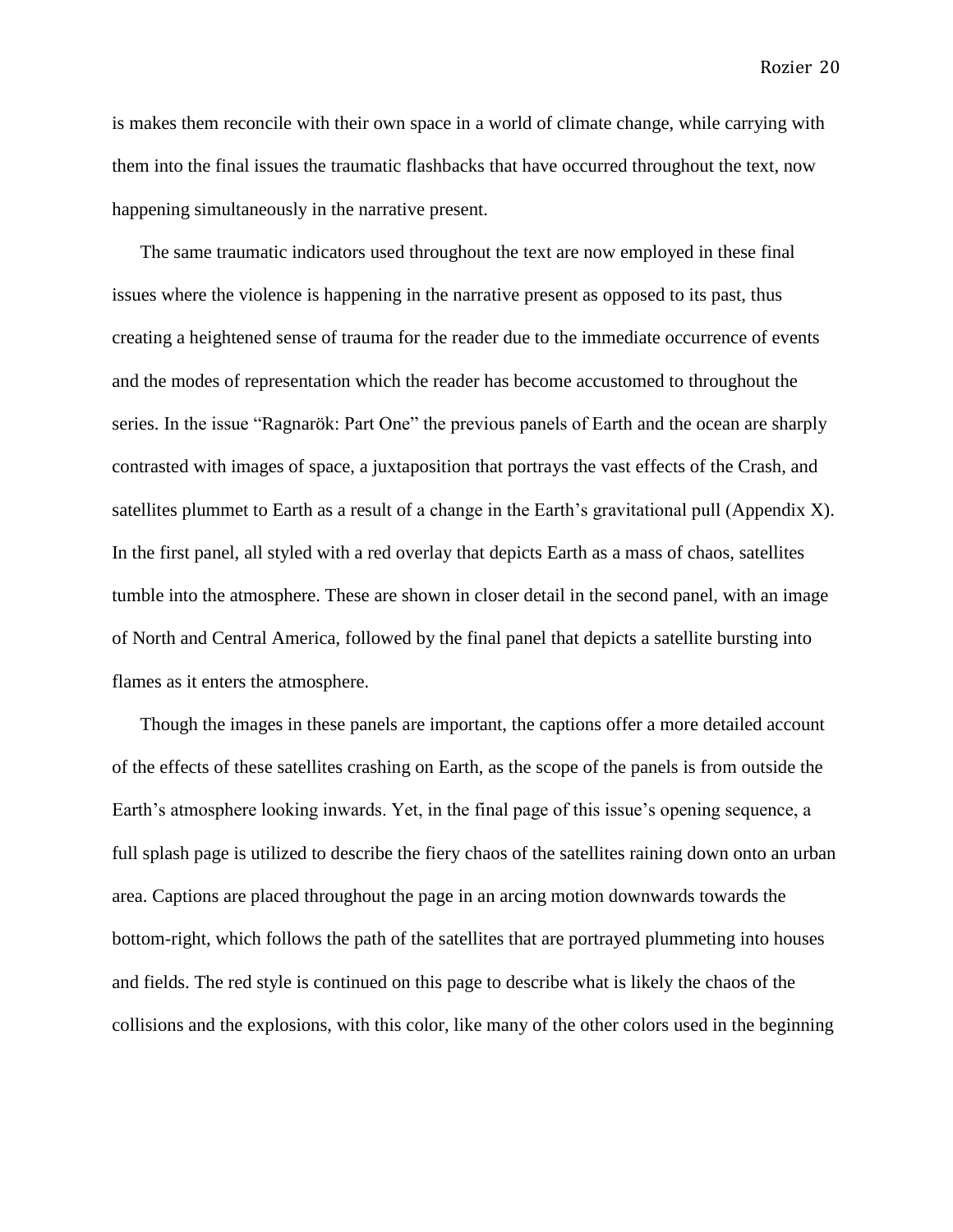sequences of the issues, giving the opening pages the memory like juxtaposition to the rest of the narrative styles (X).

The issue "Ragnarök: Part Five" begins with four pages, or two spreads, of environmental disasters that are occurring to the earth a year after the Crash (Appendix XI-II). The first two pages begin with three panels on each page that are in tiers, taking up the entire page with a black background, which could symbolize the graveness of the situation and the place it is situated within the psyche. Each of the panels have coordinates and locations listed in the top left corner in yellow letters, adding an officialness and displaying the ability of the comic's scope to branch out of the normal narrative lens.

The first panel has four cyclones colliding over what is described as Western Europe, despite land not being visible. The next panel is the eruption of Mt. Fuji in Japan. The third is what seems to be levees breaking into the ocean in Hong Kong, which is also a location the characters travel to in the text. The following page moves to a tidal wave about to crash into India and a few people are drawn faceless and fleeing from the waves in the middle of the panel. After this is a burning in a rainforest in Siberia, followed by rain and water covering what is detailed as the Western Sahara. All of these are visible in the full page spread location and the scope of the panels continuously moves in and out in a zooming fashion to display the events (XI). The next page begins with an indicator of North America with multiple mushroom clouds, a likely indicator of nuclear explosions, or at least massive bombs. This is a man-made destruction unlike the previous panels, though obviously spurred by the environmental events. Next is a building collapsing into the Black Sea, followed by another zoom out shot of central and south America covered in water and broken into several landmasses. The following page, which brings the reader back into the narrative scope is instead two tiers of three panels, unlike the previous three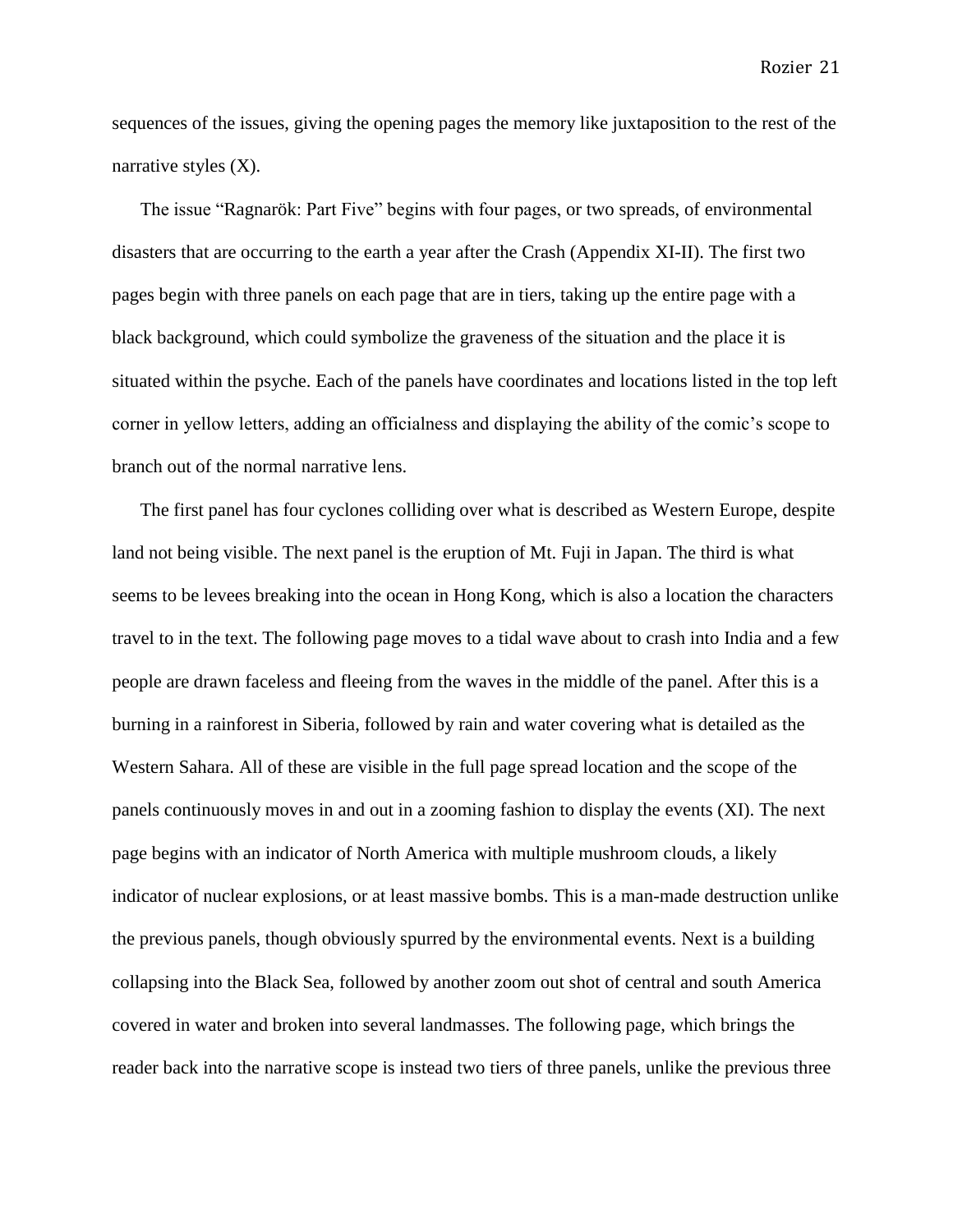tiers of one panel each. Each of these panels depict a satellite image of various landmasses, to include Qatar, Finland, Manhattan, Incheon, and Great Britain, all encountering both water and what appears to be ice colliding into landmasses. The final panel returns to the more familiar style of the narrative, depicting a boat in the ocean with a caption that says "Don't Move" which is a command shouted to the characters from a place outside the panel (Wood 119, XII). All of these panels bring the reader through the chaos that is occurring simultaneously in the text, with the command in the caption box also bleeding into the space of the reader, along with the graphic images. The command "Don't Move" is addressed to characters in the text and is an excellent use of the page layout and panel composition to bring the scene through various spaces and times, but this command also interrupts the extradiegetic space of the reader, displaying the incredible abilities of the hybrid word and image form in pushing both literal and figurative boundaries of representation.

What *The Massive* has done up to this point in the text is create a new mode for trauma representation in which the reader becomes culpable in the creation of the world that the characters inhabit. Because of the reader's own place within a world of climate change, the traumatic flashbacks act as warnings of a possible outcome to the Anthropocene. But, because of the cultural background in which comics was, and oftentimes still is, considered a lower artform, the positioning of this text within discussions of climate change, trauma theory, and artistic depictions of environmental violence and trauma are still susceptible to doubt. This reflects the potential of comics to offer a different perspective on the representation of trauma. Craps cites Luckhurst's critique of "trauma theory's sole focus on anti-narrative texts," pointing out that "the crisis of representation caused by trauma generates narrative *possibility* just as much as narrative *impossibility*. Beyond the narrow canon of high-brow, avant-garde texts, he reminds us, 'a wide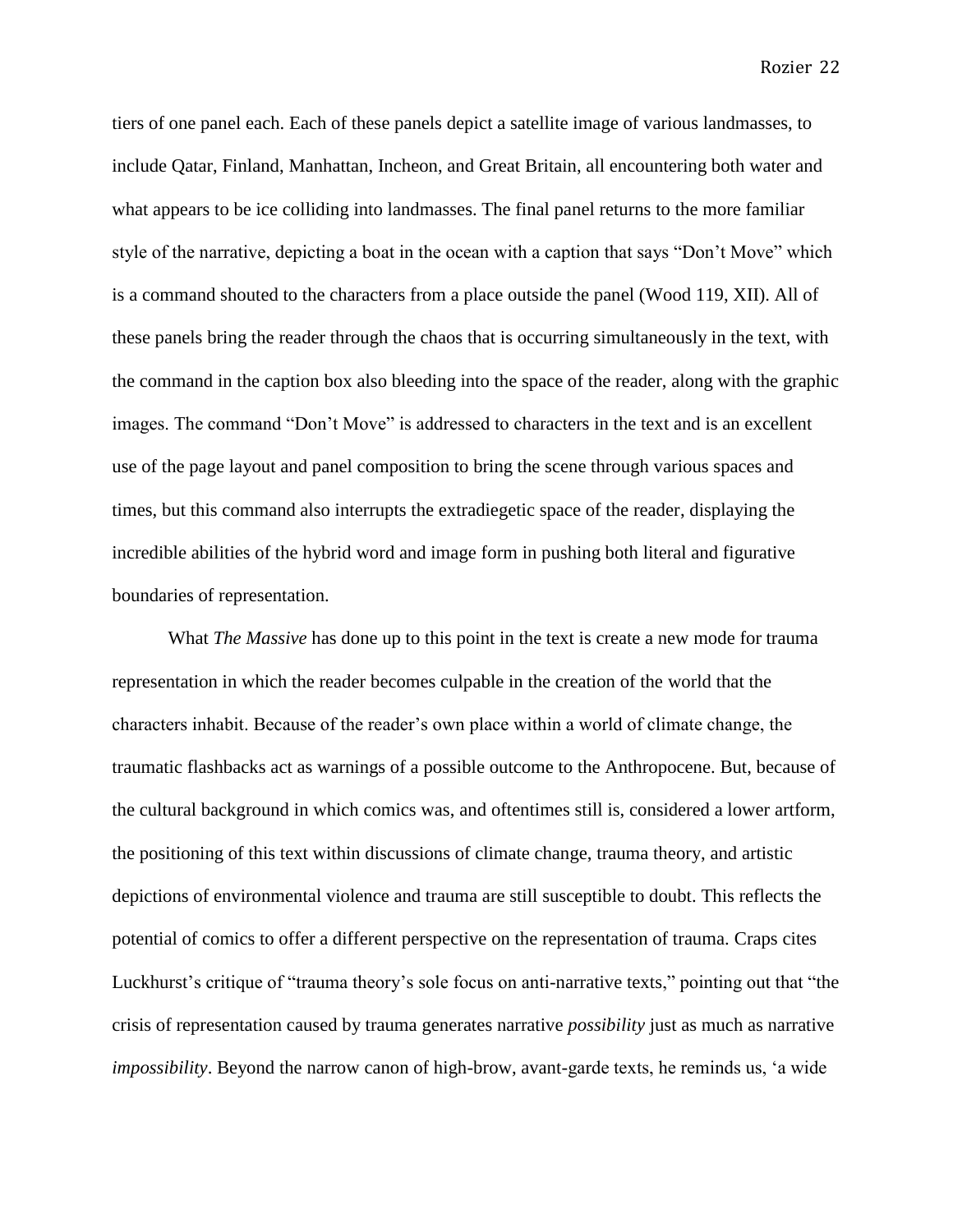diversity of high, middle and low cultural forms have provided a repertoire of compelling ways to articulate that apparently paradoxical thing, the trauma narrative' (Luckhurst 83)" (Craps 41). Not only does this tie into the comments by Hillary Chute and their reference to how memoir and autobiographical comics were discussing trauma in ways other texts were not, it also illuminates how *The Massive* is a text that offers "narrative possibility" because it is centered around a narrative that is plausible, but preventable. The artists' choices to render the world of the characters into traumatic awakenings for the reader grant hope and, instead of the bleeding into extradiegetic space as means of traumatizing, these moments can offer agency to a reader to act against environmental violence in their own world.

Often when trauma is depicted in art, the text functions as a mode of coping, understanding, and sharing. But it also begs the question of whether experiencing another's trauma in art can grant the viewer a mode of empathy which may deter or prevent further trauma from occurring. Because the comic series *The Massive* details a representation of trauma in fiction, outside of the past of traditional autobiographies or memoirs, perhaps it offers instead a possibility of viewing ecological violence and trauma in a mode which can be prevented, unlike traditional narrative employments of trauma. In this way, the text instills trauma in a mode not necessarily meant to frighten the reader, but instead working to show simultaneously how the comic medium can represent this type of violence and trauma alongside granting the ability of a reader to act upon the events of the text that bled into the extradiegetic space of their world. In turn, this compels the scholarship of contemporary comics, environmental, and trauma theories to ask what effects texts can and should produce in a reader, and whether possibilities of action and change are possible through artistic experience. Craps references the theorist Karyn Ball who "…has argued in relation to the United States context, 'If trauma studies might be said to have a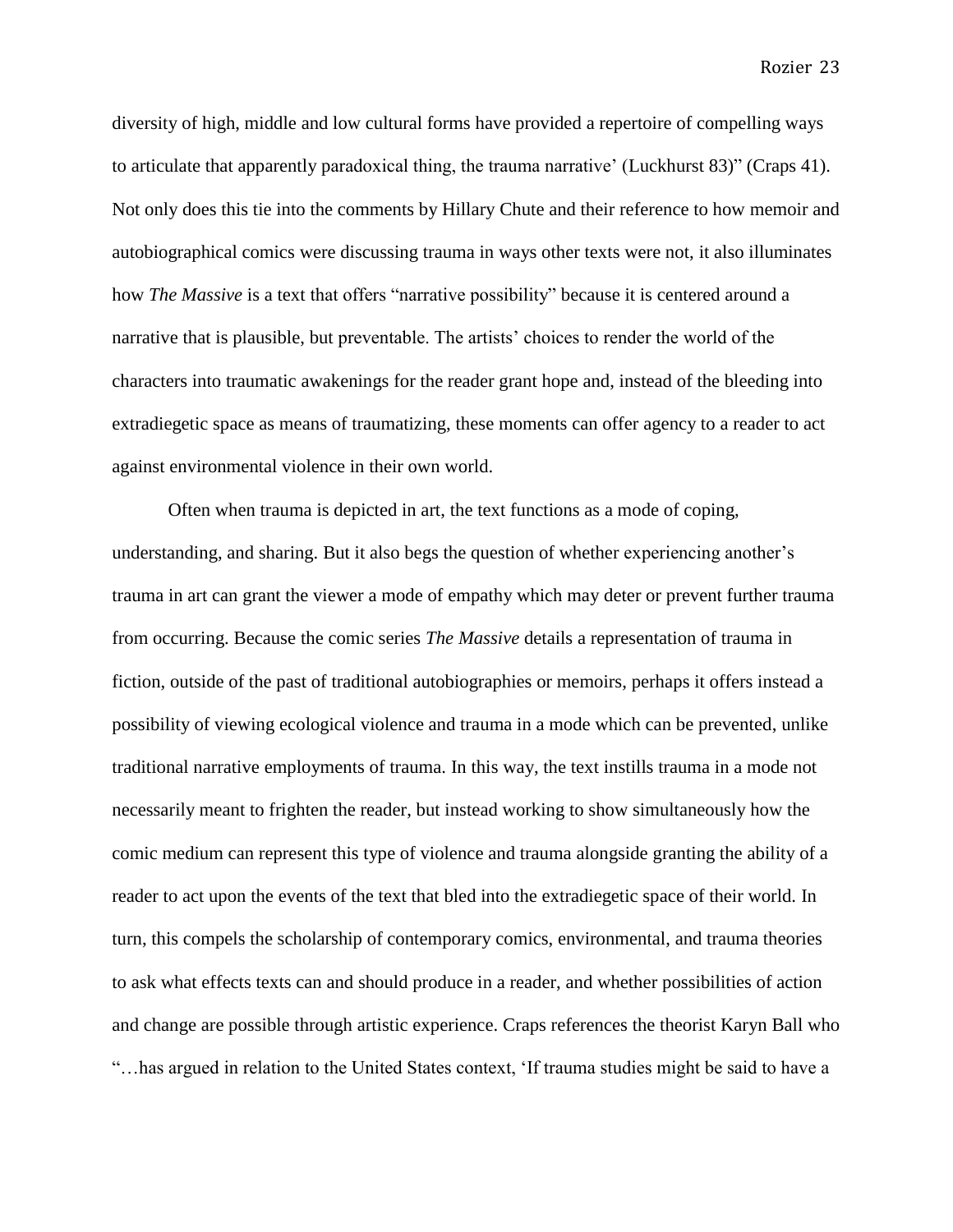political and ethical task it would be to continue to move beyond the iconic logic of the 'unprecedented' [associated with the Holocaust] and to employ the strategy of comparison in order to forge links among traumatic histories that would raise Americans' historical consciousness and promote their sense of civic responsibility" (15). In closing, this requires trauma studies to address the possibility of a variety of new media offering alternative avenues of trauma representation, alongside granting empathy and agency to readers. By addressing the unique capabilities of a medium like comics, trauma studies can uniquely position itself to reassess its platform of representational studies and look for more methods of inquiry, engagement, and responsibility from readers.